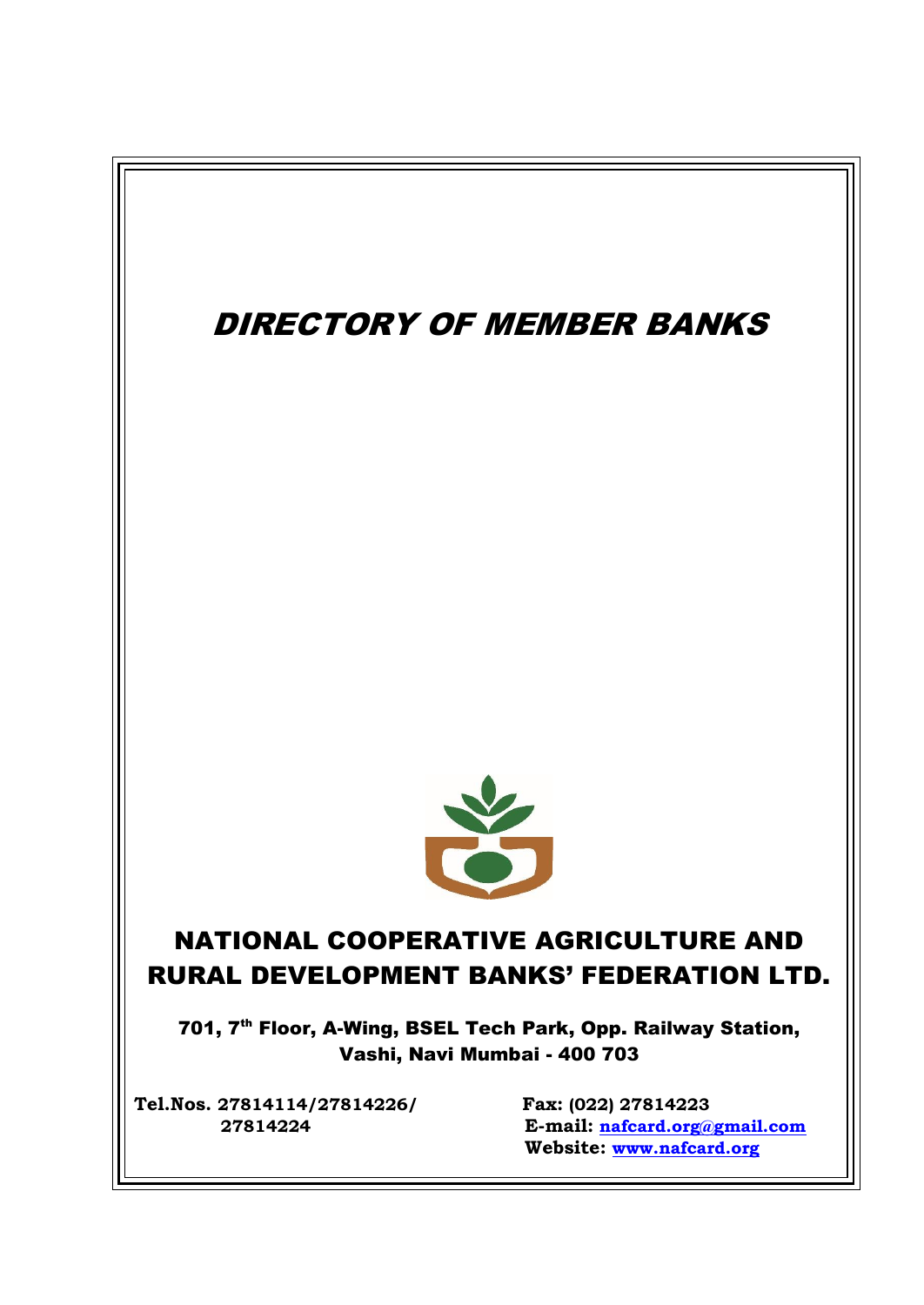## **NATIONAL CO-OPERATIVE AGRICULTURE AND RURAL DEVELOPMENT BANKS' FEDERATION LTD.**

**701, 7<sup>th</sup> Floor, A-Wing** STD Code: 022 **BSEL Tech Park** Tel.Nos. 27814114/ **Opp: Railway Station** 27814226 (EPABX) **Vashi**, **Navi Mumbai - 400 703**

#### **Guest House Address**:

Opp: Oasis Restaurant Mumbai - 400 088 Website: [www.nafcard.org](http://www.nafcard.org/) Phone: 022-25514518

**Name Designation Telephone Number Office Residence Tel./Mobile** Shri K. Sivadasan Nair, Ex- MLA Chairman 022-27814114 0468-2319228 9447499228 Shri Bijay Kumar Singh | Vice-Chairman (Director, Bihar SCLDB) 0612-2226222 9430605100 Shri K. Ravinder Rao Vice-Chairman (President, Telangana SCAB) 040-23443811 7702331133 Shri R. Parimelazhagan | Vice-Chairman (Chairman, Tamil Nadu CSARDB) (044)-24997744 9444044345 Shri K.K. Ravindran Managing Director 27814224 (Dir.) 27814114 27814226 9820226806 Mrs. Rajashree V.N. Chief Director | 27814114 27814226 9892438720

Fax No. 022-27814223 B-903, "Safal Twins"

E-Mail: nafcard.org@gmail.com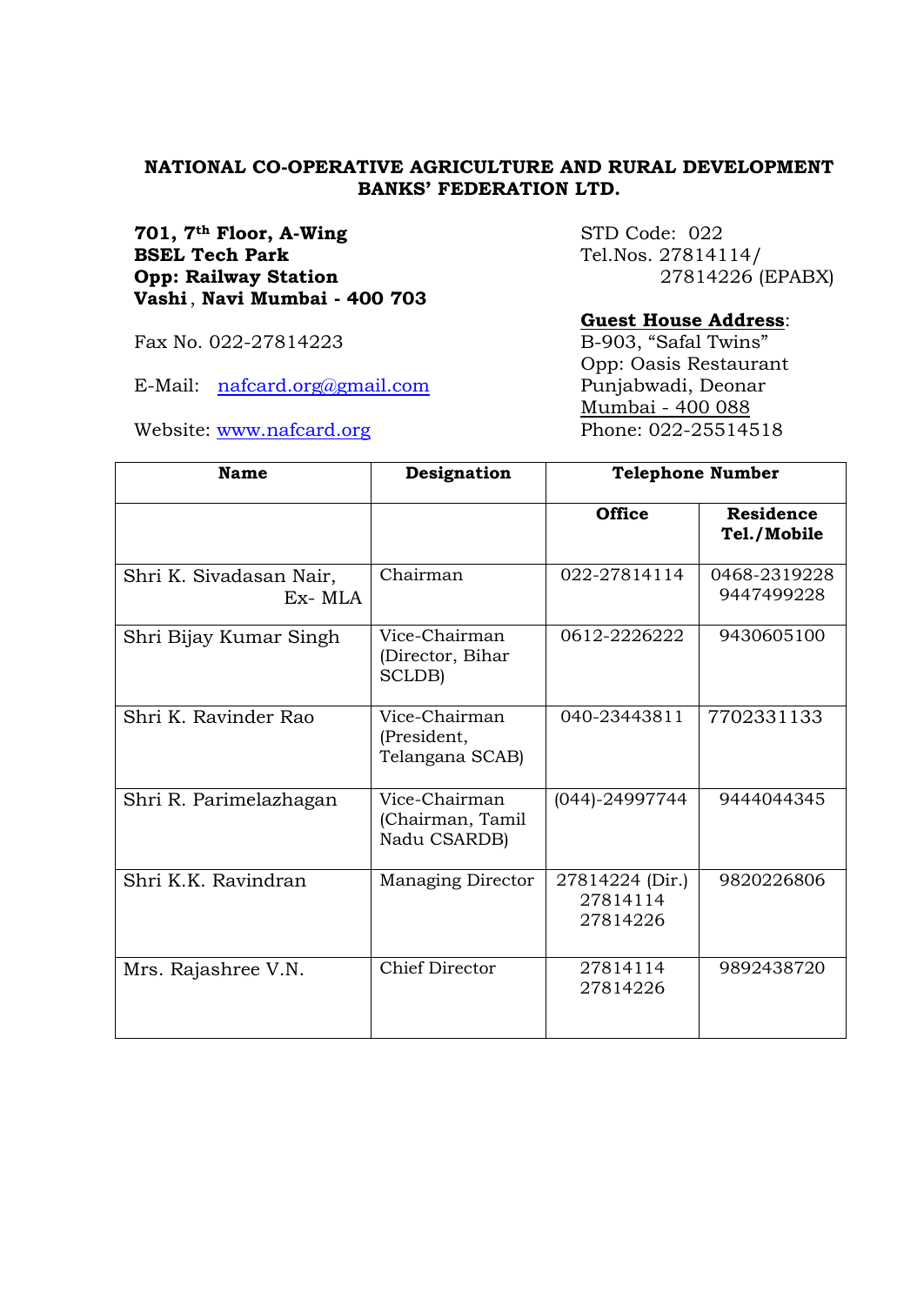# **1. THE ASSAM STATE CO-OPERATIVE AGRICULTURE AND RURAL DEVELOPMENT BANK LTD.\***

 **Ashram Road Ulubari GUWAHATI – 781 007 (Assam)**

Telegram: ASCARD BANK STD Code: 0361

E-Mail: [ascardbankltdghy@gmail.com](mailto:ascardbankltdghy@gmail.com) Tel. No. 2522201 [abdas2nbd@gmail.com](mailto:abdas2nbd@gmail.com)

Fax No. (0361) 2522201

| <b>Name</b>          | Designation                        |               | <b>Telephone Number</b>         |
|----------------------|------------------------------------|---------------|---------------------------------|
|                      |                                    | <b>Office</b> | <b>Residence</b><br>Tel./Mobile |
| Shri A.B. Das        | Chairman                           | 2522201       | 9435112341                      |
| Shri Ghana Kr. Gogoi | Vice Chairman                      | 2522201       |                                 |
| Shri Ghana Pegu      | <b>Chief Executive</b><br>Director | 2522201       | 943085521                       |

*\* NOT REPORTED*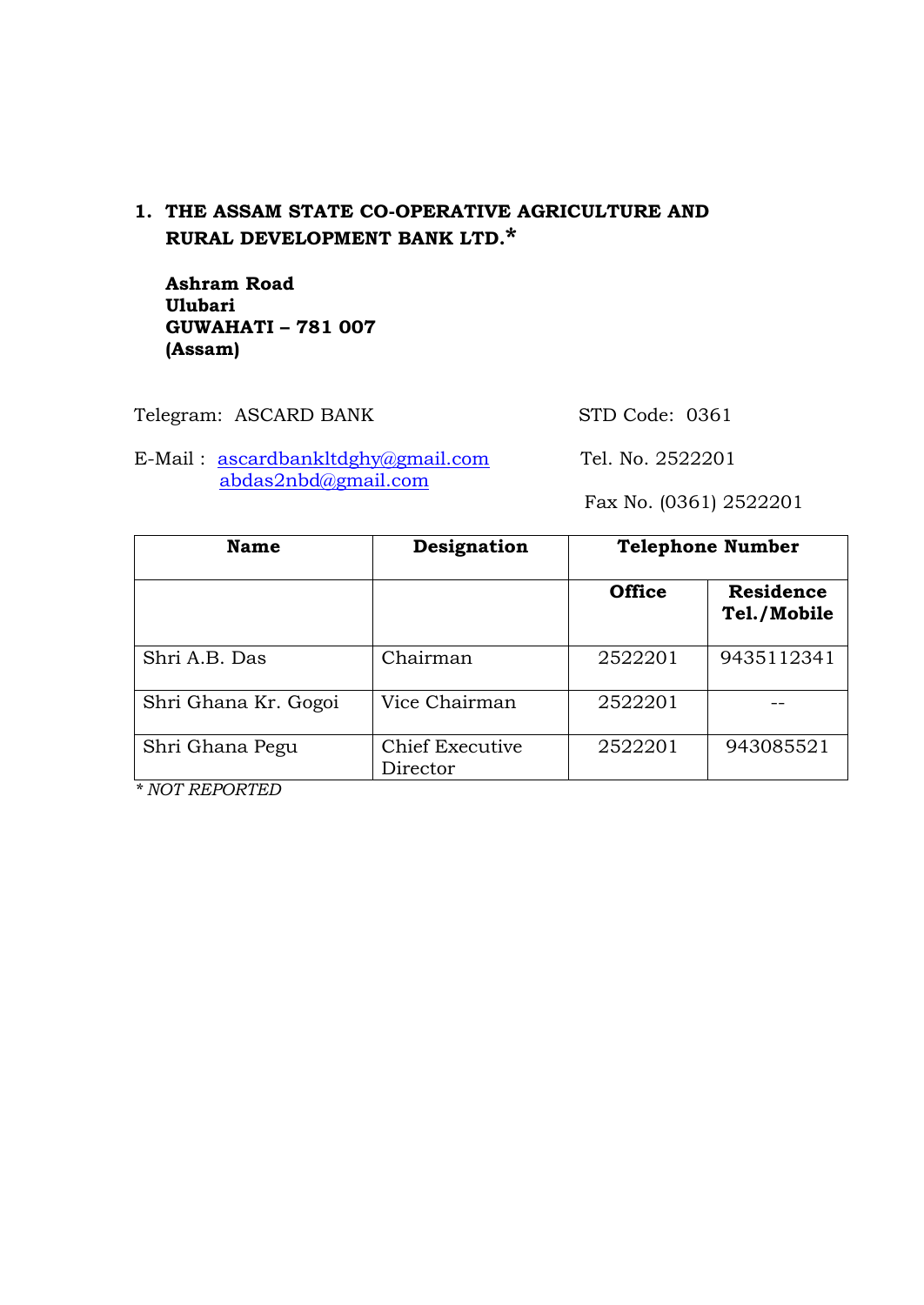**2. THE MULTI STATE COOPERATIVE LAND DEVELOPMENT BANK LTD.** (Bihar – Jharkhand)

> **Budh Marg, Patna – 800 001 (Bihar)**

> > STD Code: 0612

E-Mail :  $\frac{1 \text{dbpat}(a \text{gmail.com})}{2226222}$ 

Fax No.: 2224344

| <b>Name</b>                                       | Designation                             |                    | <b>Telephone Number</b>         |
|---------------------------------------------------|-----------------------------------------|--------------------|---------------------------------|
|                                                   |                                         | <b>Office</b>      | <b>Residence</b><br>Tel./Mobile |
| Smt. Mamta Singh                                  | Chairperson                             | 2223853<br>2226222 | 0612-<br>2525255                |
| Shri Bijay Kumar Singh                            | Director cum Bank<br>Delegate (NCARDBF) | 2226222            | 09430605100                     |
| Dr. Kaushlendra Singh<br>(Administrative Service) | <b>Managing Director</b>                | 2221059            | 09430265715                     |
| Shri Ram Pravesh Singh,<br>(I.P.S.)               | Chief Vigilance<br>Officer              | 2223242            | 08294740868                     |
| Shri Ram Raj Singh                                | Director Finance                        | 2226221            | 09386006233                     |
| Shri Hirendra Jha                                 | Chief Account<br>Officer                | 2226221            | 09835479848                     |
| Shri Rajiv Kumar                                  | Director Technical                      | 2226221            | 09334269214                     |
| Smt. Nivedita Kumari                              | Planning Officer                        | 2226221            | 07091140388                     |
| Shri Rajendra Kumar                               | <b>Statistical Officer</b>              | 2226221            | 09470029239                     |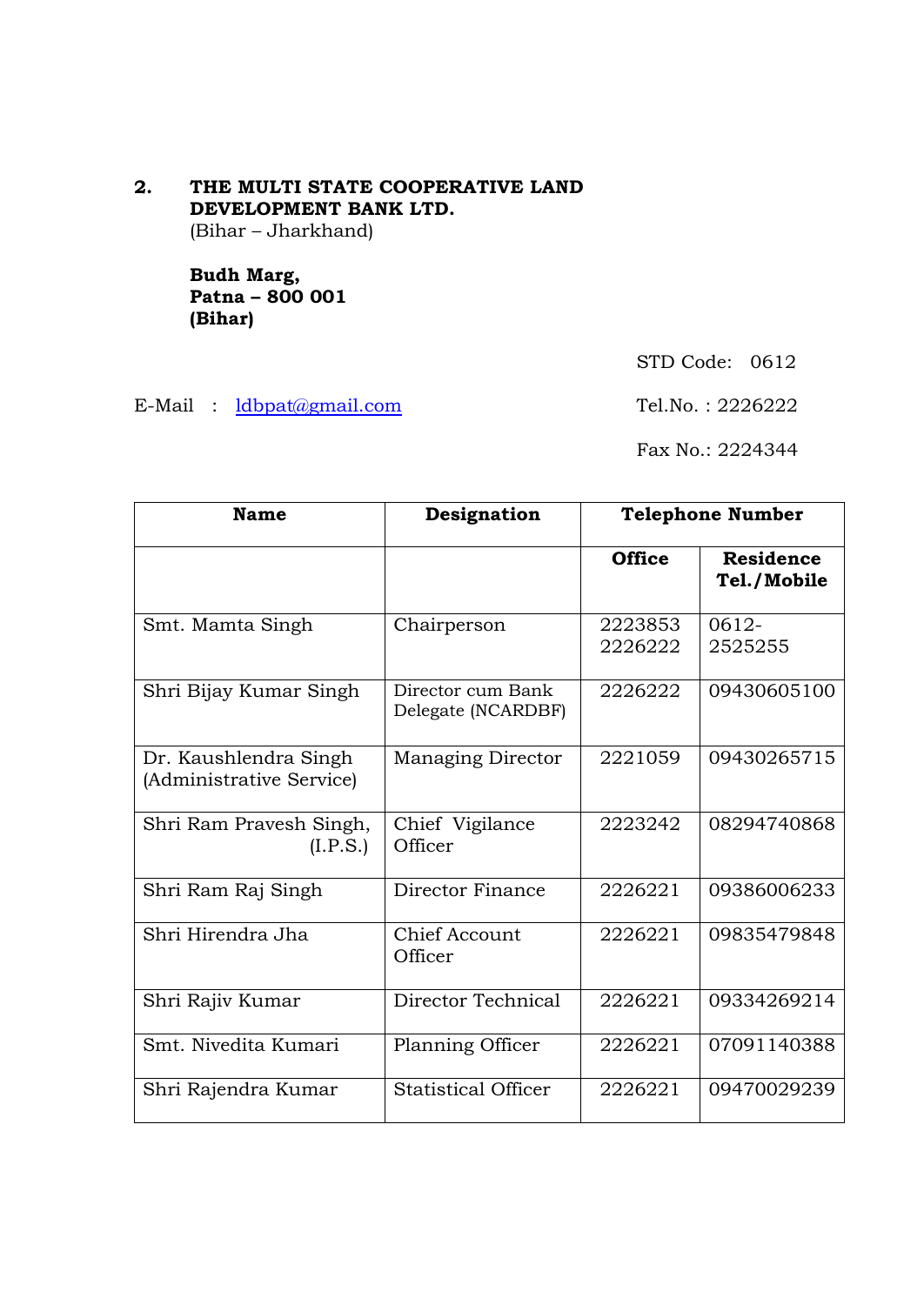# **3. THE GUJARAT STATE CO-OPERATIVE AGRICULTURE AND RURAL DEVELOPMENT BANK LTD.\***

 **489, Ashram Road Nehru Bridge Corner Navrangpura Ahmedabad - 380 009 (Gujarat)**

Telegram: KHETI BANK STD Code: 079

E-Mail: [gscardb@gmail.com](mailto:gscardb@gmail.com) Tel.No.: 25685365/70/71

Website: [www.khetibank.org](http://www.khetibank.org/)

| <b>Name</b>            | Designation                                                | <b>Telephone Number</b> |                       |
|------------------------|------------------------------------------------------------|-------------------------|-----------------------|
|                        |                                                            | <b>Office</b>           | Resi. Tel./<br>Mobile |
| Shri Dollarrai Kotecha | Chairman                                                   | 26581012                |                       |
| Shri V.M. Chaudhari    | General Manager                                            | 26581409                | 9408715114            |
| Shri K. B. Patel       | Dy. General Manager<br>(BDD & Secretaries<br>Deptt.)       | 26581046                | 9925274811            |
| Shri S. V. Patel       | Dy. General Manager<br>(Recovery &<br>Supervision Deptt.)  | 26581403                | 9426361768            |
| Shri R.C. Vaghela      | Dy. General Manager<br>(HRD& Law)<br>gscardbesta@gmail.com | 26581408                | 9426556439            |
| Smt. P.P. Tulsianey    | Asst. General Manager<br>(IDD)<br>gscardbidcell@gmail.com  | 26581047                | 9426025846            |
| Shri R. J. Raval       | Asst. General Manger<br>$(I.T \&$ Account Dept.)           |                         | 9426441442            |

*\* NOT REPORTED*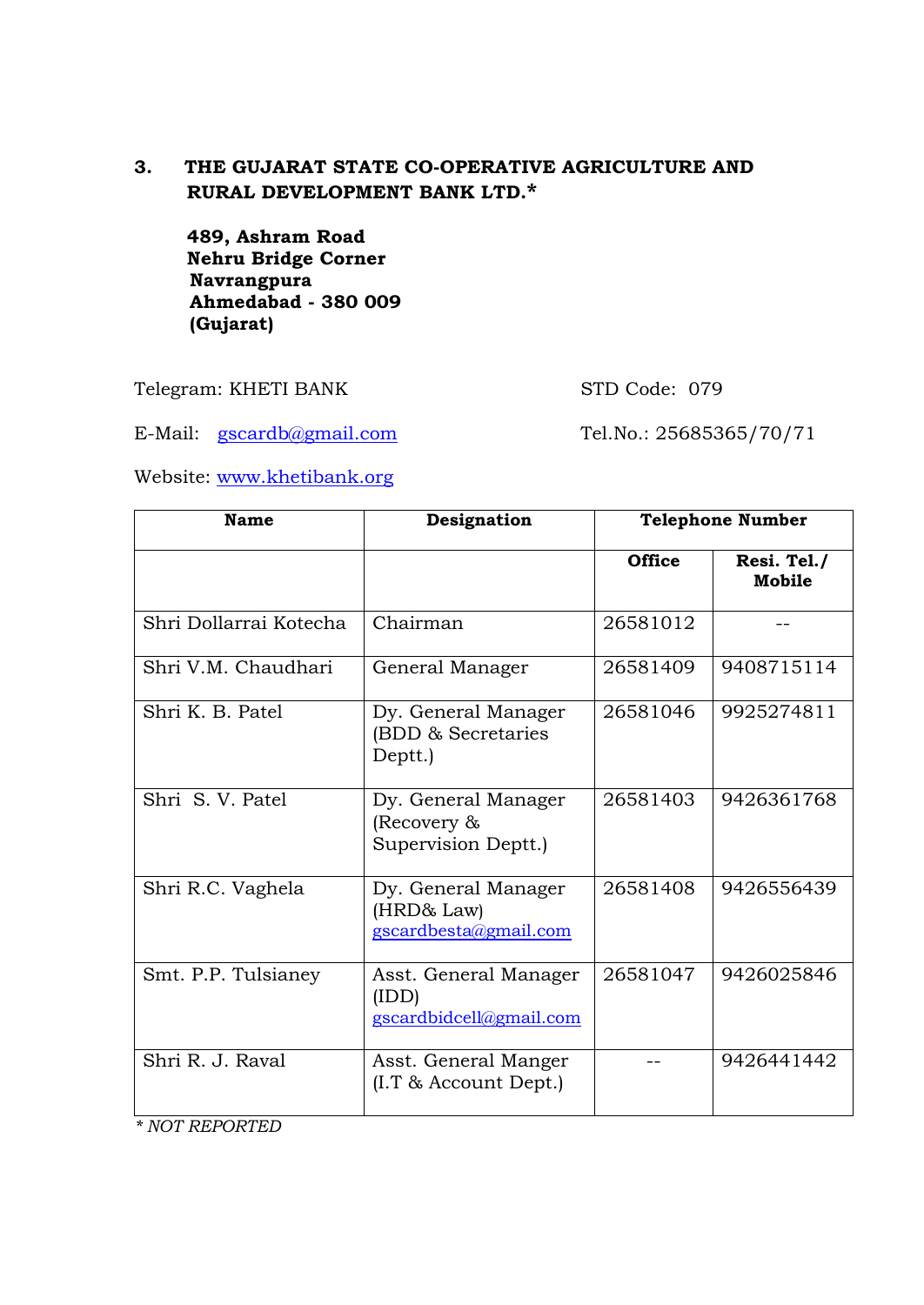# **4 THE HARYANA STATE COOPERATIVE AGRICLTURE AND RURAL DEVELOPMENT BANK LTD.\***

 **Shakarita Bhawan Bays No. 31-34 Sector 2 Panchkula – 134 112 (Haryana)**

Telegram: KRISHI BANK STD Code : 0172

Email: [pa2md.hscardb@gmail.com](mailto:pa2md.hscardb@gmail.com) Tel.No. 2587040

Website : [www.haryanacardbank.org](http://www.haryanacardbank.org/) Fax No.: (0172) 2587069

| <b>Name</b>           | Designation                         | <b>Telephone Number</b> |                                 |
|-----------------------|-------------------------------------|-------------------------|---------------------------------|
|                       |                                     | <b>Office</b>           | <b>Residence</b><br>Tel./Mobile |
| Shri Naresh Goyal     | <b>Managing Director</b>            | 2587040                 | 09466520383                     |
| Shri Satyapal Bishnoi | Asstt. Secretary<br>(Establishment) | 2587017                 | 09416325637                     |
| Shri Rajinder Dhokia  | Addl. Secretary,<br>(Recovery)      | 2587049                 | 08295700371                     |
| Shri Anil Sharma      | Deputy Secretary<br>(Development)   | 2587058                 | 09417194181                     |

*\* NOT REPORTED*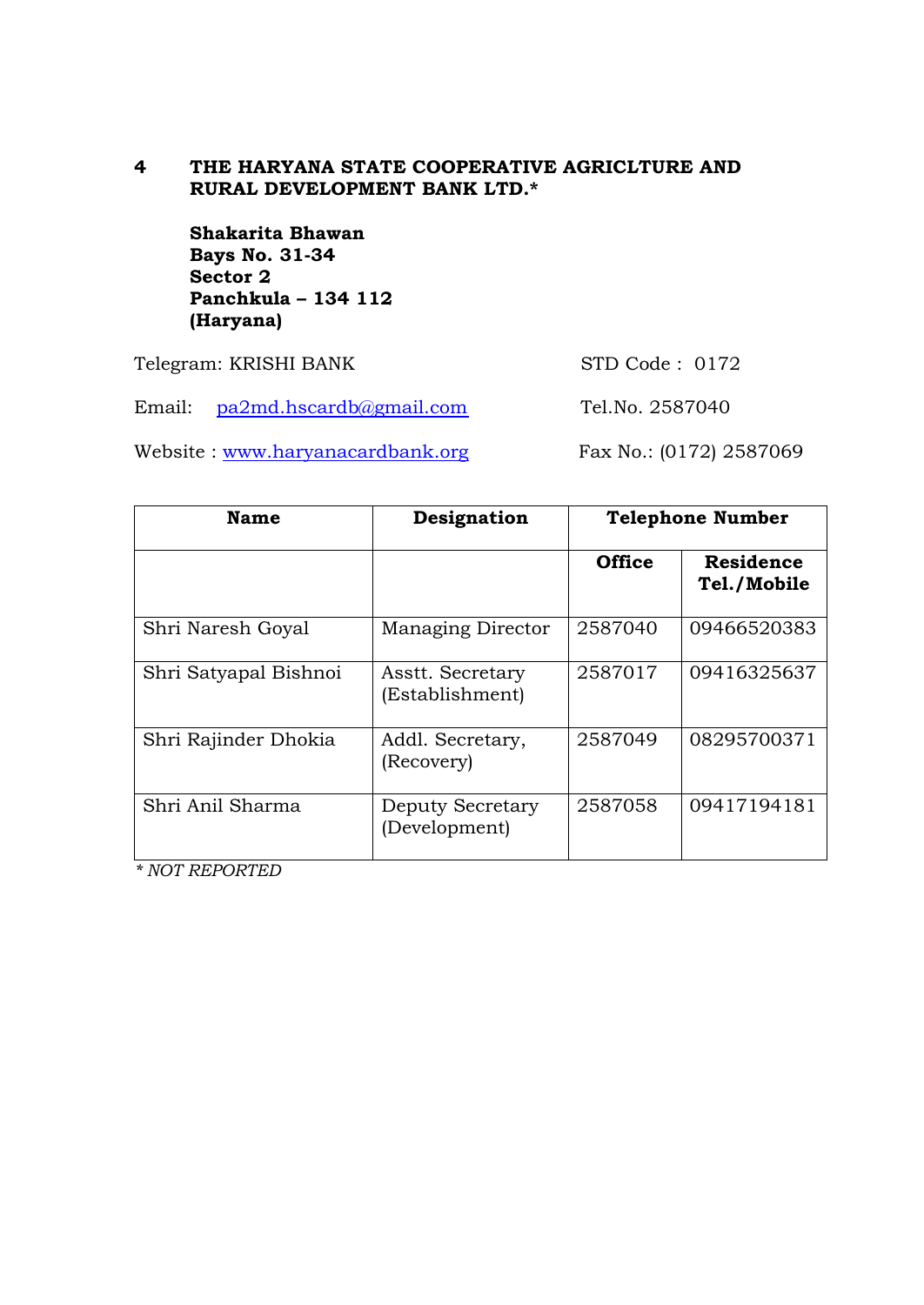# **5. THE HIMACHAL PRADESH STATE CO-OPERATIVE AGRICULTURE AND RURAL DEVELOPMENT BANK LTD.**

 **Block No. D-3, SDA Complex Kasumpti, Shimla-171 009 (Himachal Pradesh)**

STD Code: 0177

Email: [managerestt@gmail.com](mailto:managerestt@gmail.com) Tel.Nos.: 2621437/2623837 [hpardbank@gmail.com](mailto:hpardbank@gmail.com) 2621137

website: [www.hpardb.i](http://www.hpardb./)n Fax No: (0177) 2620503

| <b>Name</b>                       | Designation                                | <b>Telephone Number</b> |                                 |
|-----------------------------------|--------------------------------------------|-------------------------|---------------------------------|
|                                   |                                            | <b>Office</b>           | <b>Residence</b><br>Tel./Mobile |
| Smt. Shashi Bala                  | Chairperson                                | 2621552                 | 9816318950                      |
| Shri Vivek Chauhan,<br><b>HAS</b> | <b>Managing Director</b>                   | 2621137                 | 9418400676                      |
| Shri Raj Narayan Jamalta          | General Manager                            | 2621437                 |                                 |
| Smt. Deepa Sharma                 | Sr. Manager<br>(Branch Control<br>Section) | 2621437                 | 9418333408                      |
| Smt Manisha Thakur                | Sr. Manager (Loan)                         | 2621437                 | 9459145444                      |
| Shri Kultar Singh                 | Sr. Manager<br>(Accounts)                  | 2621437                 | 9418169964                      |
| Shri Diwan Verma                  | Sr. Manager<br>(Admin)                     | 2623837                 | 9418485360                      |
| Shri T.D. Kashyap                 | Manager<br>(Reconciliation)                | 2621437                 | $-1$                            |
| Shri Ramesh Thakur                | Manager<br>(Recovery)                      | 2621437                 | 9418803500                      |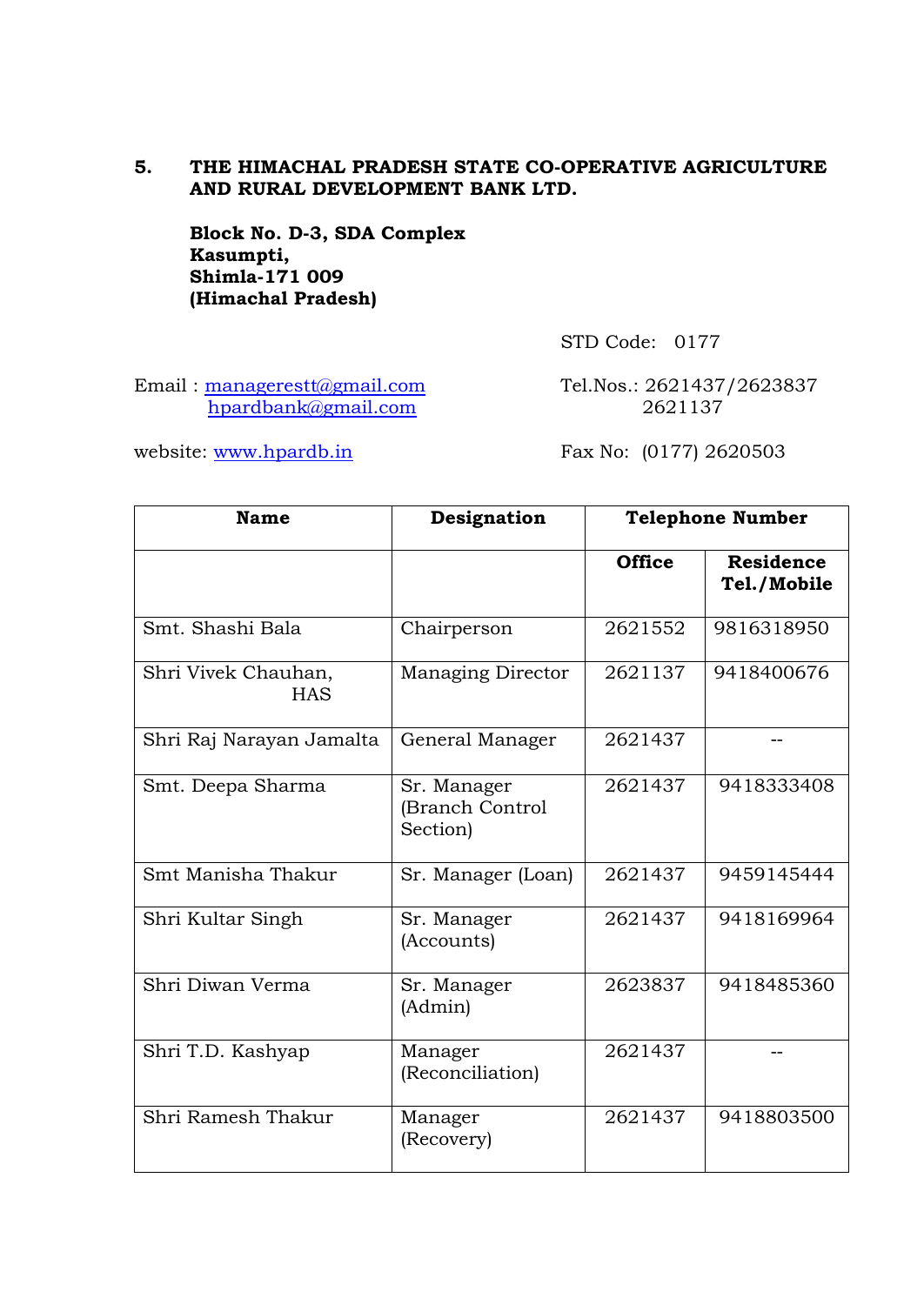# **6. THE JAMMU & KASHMIR STATE CO-OPERATIVE AGRICULTURE AND RURAL DEVELOPMENT BANK LTD.**

 **H/O: 12, Post Office Lane Hyderpora, Near Mubarak Hospital Srinagar - 190 014 (Jammu & Kashmir)**

**R/O: 103/09, Trikuta Nagar JAMMU – 180 012**

STD Code: 0194 (Srinagar) 0191 (Jammu)

Email: [scardbjk@rediffmail.com](mailto:scardbjk@rediffmail.com) Tel.Nos.: (Srinagar) (0194) 2431892/ 2431965 Website: [www.jkscardb.org](http://www.jkscardb.org/) (Jammu) (0191) 2475548/ 2475635

| <b>Name</b>                     | Designation                              | <b>Telephone Number</b>                               |                                 |
|---------------------------------|------------------------------------------|-------------------------------------------------------|---------------------------------|
|                                 |                                          | <b>Office</b>                                         | <b>Residence</b><br>Tel./Mobile |
| Shri Mohammad Aslam<br>Bhat     | Managing<br>Director/ Chief<br>Executive | 0194-2431965<br>(Srinagar)<br>0191-2475635<br>(Jammu) | 9419003161                      |
| Shri Mohammad Elyas<br>Khawaja  | General<br>Manager                       | 0191-2475548<br>(Jammu)                               | 9086055045                      |
| Shri Syed Farooq<br>Ahmad Nawaz | Chief Manager<br>(Adm.)                  | 0194-2431892<br>(Srinagar)                            | 9419063375                      |
| Shri Zubair Ahmad<br>Ganie      | Account Officer                          | 0194-2431892<br>(Srinagar)                            | 7006853099                      |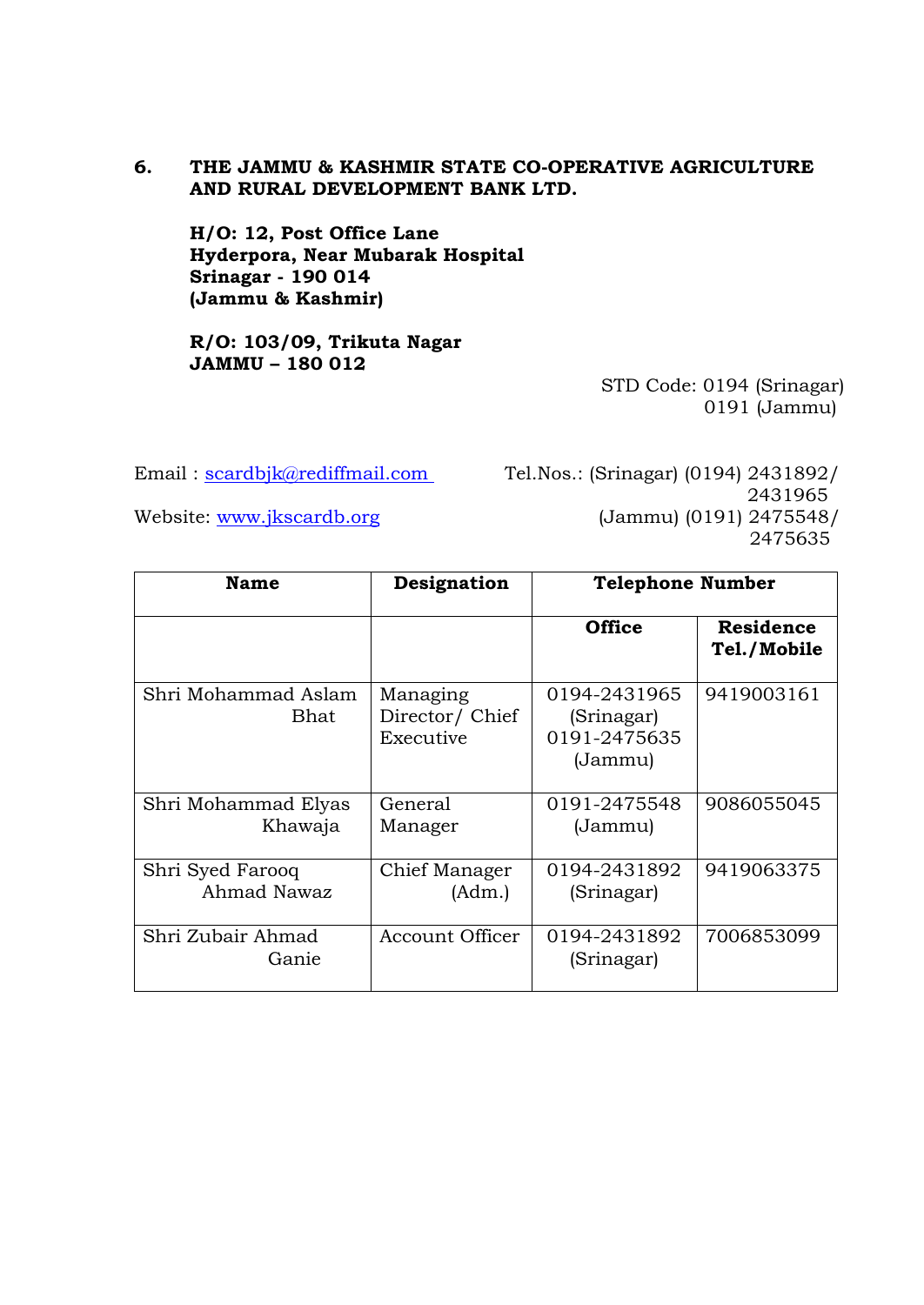# **7. THE KARNATAKA STATE CO-OPERATIVE AGRICULTUE AND RURAL DEVELOPMENT BANK LTD.**

 **Tippu Sultan Palace Road Chamrajpet, P.O. Box No.1811, Fort Bangalore - 560 018 (Karnataka)** STD Code: 080

E-Mail: [sldb.pa2md@gmail.com](mailto:sldb.pa2md@gmail.com) Tel.Nos. 26702024/26700826/ [president.sldb@yahoo.com](mailto:president.sldb@yahoo.com) 26700902 [kscardbank@yahoo.com](mailto:kscardbank@yahoo.com)

Website: [www.kscardbank.i](http://www.kscardbank./)n

| <b>Name</b>                          | Designation                                                  |                      | <b>Telephone Number</b>         |
|--------------------------------------|--------------------------------------------------------------|----------------------|---------------------------------|
|                                      |                                                              | <b>Office</b>        | <b>Residence</b><br>Tel./Mobile |
| Shri D. Krishnakumar                 | President<br>president.sldb@yahoo.com                        | 26700826             | 9448273393<br>9591154755        |
| Shri Mahantesh G.<br>Mamadapur       | Vice President                                               | 26700902             | 9739748924                      |
| Shri B.R. Lingaraju,<br>M.A., K.C.S. | <b>Managing Director</b><br>md.kscardbank@gmail.com          | 26702024<br>26703779 | 9886802524                      |
| Smt. Poornima S.                     | Secretary i/c<br>secretarykscardb@gmail.com                  | 26702024             | 9739748924                      |
| Smt. Rashmitha B.P.                  | Gen. Manager I/C (Fin. Sect.)<br>finance.sldb@yahoo.com      | 26987006             | 9980111285<br>8310085170        |
| Smt. Anupama N.K.                    | Gen. Manager I/C<br>(Recov.Sect.)<br>recovery.sldb@yahoo.com | 26987010             | 9482166959                      |
| Smt Savitha H.S.                     | Gen. Manager I/C (B.D.D)<br>bdd.sldb@yahoo.com               | 26987033             | 8546858155                      |
| Smt. Latha Patil C.                  | D. G. M. I/C (H.R.M.D.)<br>hrmd.sldb@yahoo.com               | 26987028             | 9986702621                      |
| Shri N. Srikanth                     | D. G. M. $I/C$ (G.A.D.)<br>sldb.gad@gmail.com                | 26987008             | 9590846430                      |
| Smt. Gowramma                        | D. G. M. $I/C$ (Fin. Sect.)<br>finance.sldb@yahoo.com        | 26987009             | 9535807796                      |
| Smt. Navaneetham                     | D. G. M. I/C (T.M.E.R.)<br>tmer.sldb@yahoo.com               | 26987026             | 8904800438                      |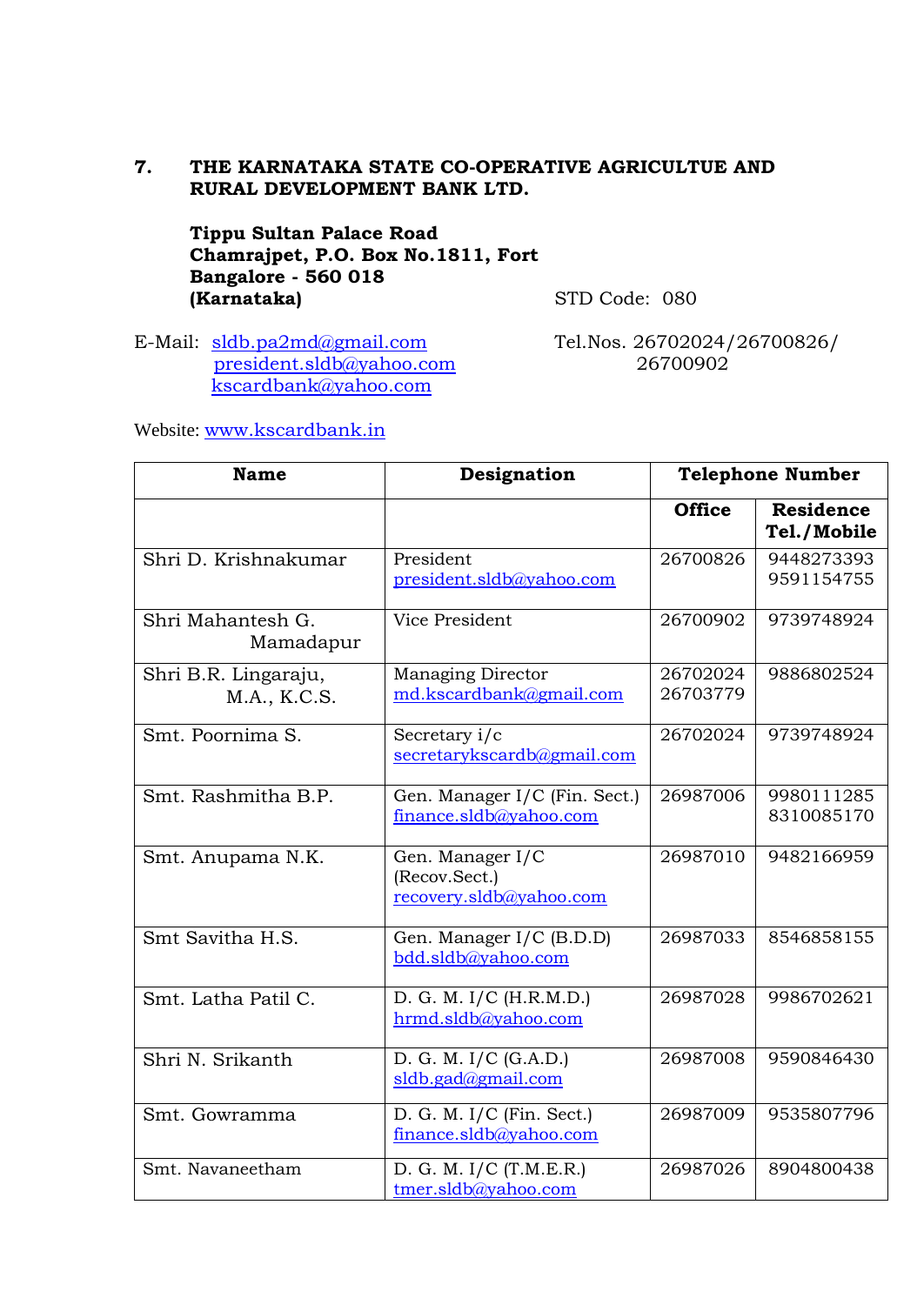# **8. KERALA STATE CO-OPERATIVE AGRICULTURAL AND RURAL DEVELOPMENT BANK LTD.**

 **P. B. No.56, Statue Junction Land Bank Building Thiruvananthapuram - 695 001 (Kerala)**

STD Code: 0471

E-mail : <u>ho.cardbank@gmail.com</u> Tel.No.: 2460595

Website : [www.keralalandbank.org](http://www.keralalandbank.org/)

| <b>Name</b>                        | Designation                                                    |               | <b>Telephone Number</b>         |
|------------------------------------|----------------------------------------------------------------|---------------|---------------------------------|
|                                    |                                                                | <b>Office</b> | <b>Residence</b><br>Tel./Mobile |
| Shri Soloman Alex                  | President<br>ho.cardbank@gmail.com                             | 2460528       | 9447025933                      |
| Shri Binoy Kumar M.                | <b>Managing Director</b><br>md.kscardb@gmail.com               | 2451961       | 9447230608                      |
| Smt. Sindhu R. Nair                | General Manager i/c<br>gmcardbank@gmail.com                    | 2462121       | 9495659990                      |
| Smt. Elizebath<br>George           | Chief Inspecting Officer i/c (Sz)<br>kscardbciosz@gmail.com    | 2460595       | 9446177904                      |
| Shri S. Jayaprakash                | Finance Manager I<br>fm1.kscardb@gmail.com                     | 2460595       | 9847795031                      |
| Shri Madhusoodanan<br>Nair K.G.    | Finance Manager II<br>$fm2$ .kscardb@gmail.com                 | 2460595       | 8547235966                      |
| Smt. L. Visakha                    | Regional Manager i/c<br>(Recov.)<br>recovery.kscardb@gmail.com | 2460595       | 9446022161                      |
| Smt Brinda R                       | Agril. Dev. Manager (F&I)<br>fi.kscardb@gmail.com              | 2460595       | 9446749826                      |
| Shri K.R. Thulaseedharan<br>Pillai | Agril. Dev. Manager (Moni)<br>monitoring, kscarb@gmail.com     | 2460595       | 9447906910                      |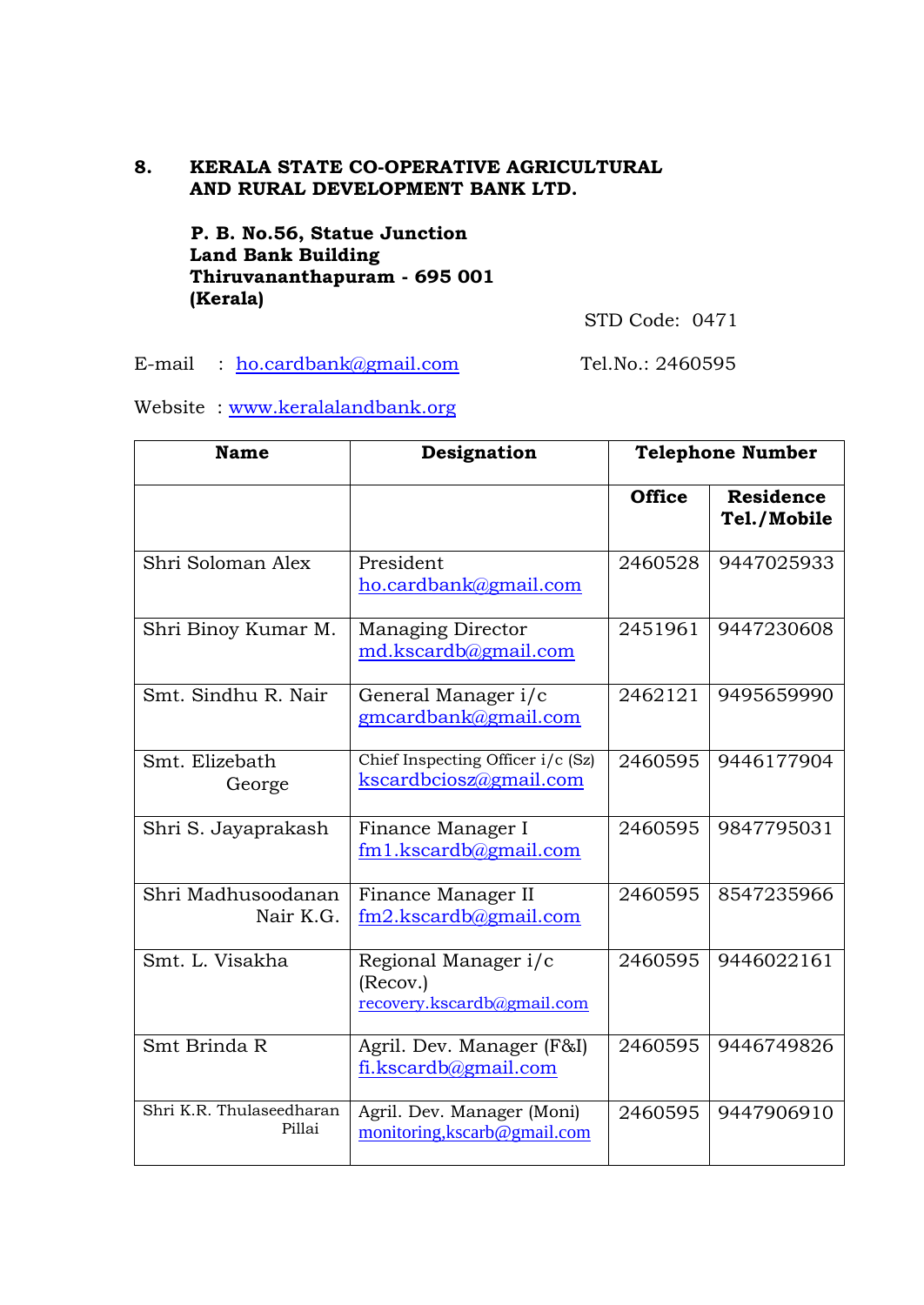# **9. ODISHA STATE CO-OPERATIVE AGRICULTURAL AND RURAL DEVELOPMENT BANK LTD.\***

 **A/34, Jawaharlal Nehru Marg Post Box No.56, Unit - 3 Bhubaneswar - 751 001 (Odisha)**

STD Code: 0674

E-mail: [oscardbank6@gmail.com](mailto:oscardbank6@gmail.com) Tel.No.: 2390908, 2392248, 2390947

Fax No. (0674) 2390923

| <b>Name</b>                  | Designation                                                                   | <b>Telephone Number</b> |                                 |
|------------------------------|-------------------------------------------------------------------------------|-------------------------|---------------------------------|
|                              |                                                                               | <b>Office</b>           | <b>Residence</b><br>Tel./Mobile |
| Shri Jerome Kerketa          | J.R.C.S. (T&P), O/O<br>the $R.C.S.(O)-Cum-$<br>Administrator                  |                         | 09437328354                     |
| Shri Krushna Chandra<br>Das  | D.R.C.S. (Marketing),<br>$O/O$ the R.S.C. $(O)$ -<br>Cum-Managing<br>Director |                         | 09437749125                     |
| Shri Bidyadhar<br>Pattanayak | Assistant Manager<br>(I.D.)                                                   |                         | 09861122465                     |
| Shri Tusharkanta Parija      | Assistant Manager<br>(R.R.)                                                   |                         | 09178835546                     |
| Shri Gopakrushna Ray         | Accountant attached<br>to President & M.D.                                    |                         | 09778231731                     |

*\* NOT REPORTED*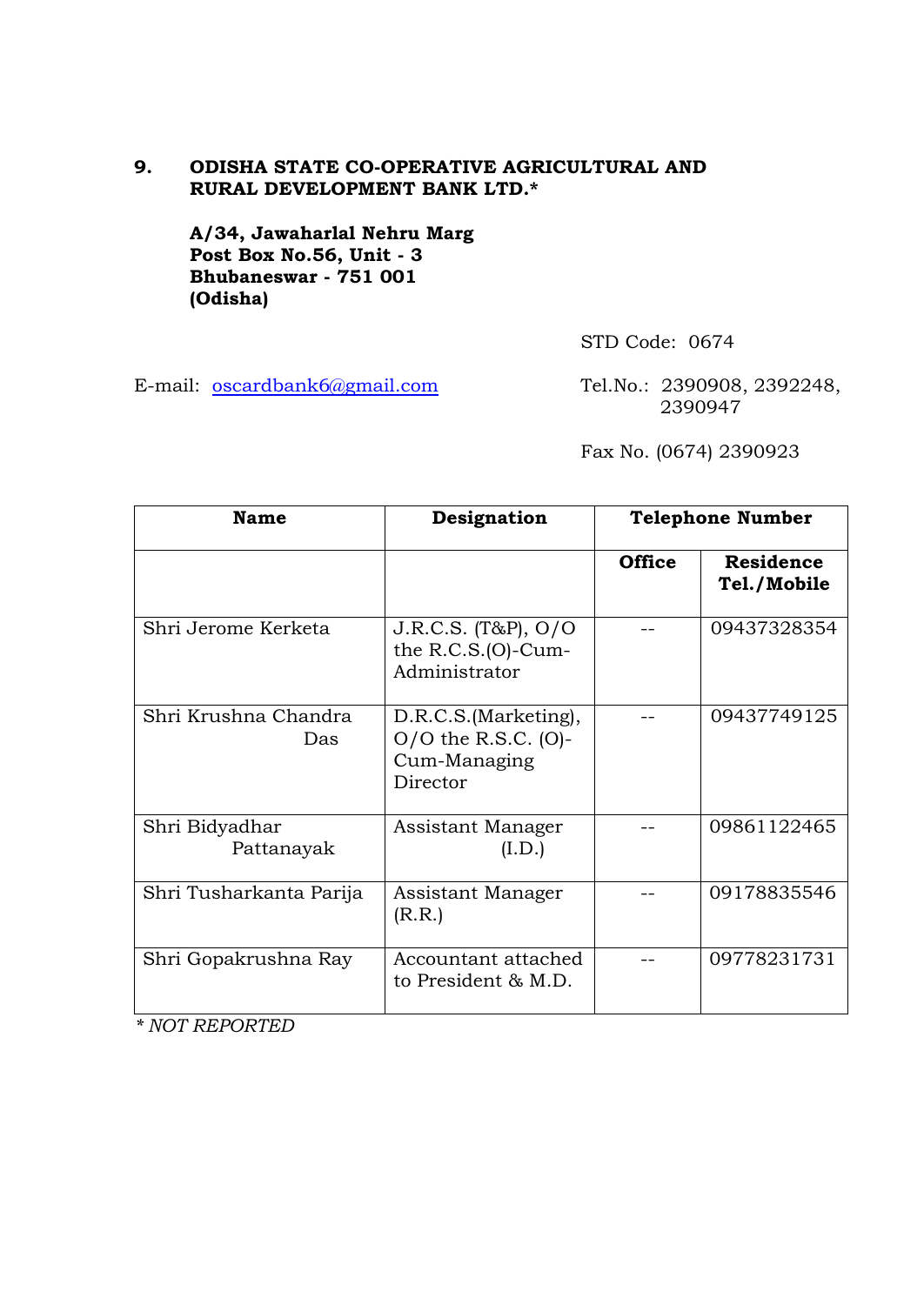# **10. THE PONDICHERRY CO-OPERATIVE CENTRAL LAND DEVELOPMENT BANK LIMITED P.106**

 **No. 24, Colas Nagar Uppalam Puducherry - 605 001** 

STD Code: 0413

E-Mail: <u>[pccldb@dataone.in](mailto:pccldb@dataone.in)</u> Tel. Nos.: 2357985/2358827

| <b>Name</b>          | Designation                                | <b>Telephone Number</b> |                                 |
|----------------------|--------------------------------------------|-------------------------|---------------------------------|
|                      |                                            | <b>Office</b>           | <b>Residence</b><br>Tel./Mobile |
| Thiru A. Irysappan   | Administrator/<br><b>Managing Director</b> | 2356405                 | 9894357423                      |
| Thiru S. Vijayakumar | Manager<br>(Establishment)                 | 2358827                 | 9976885983                      |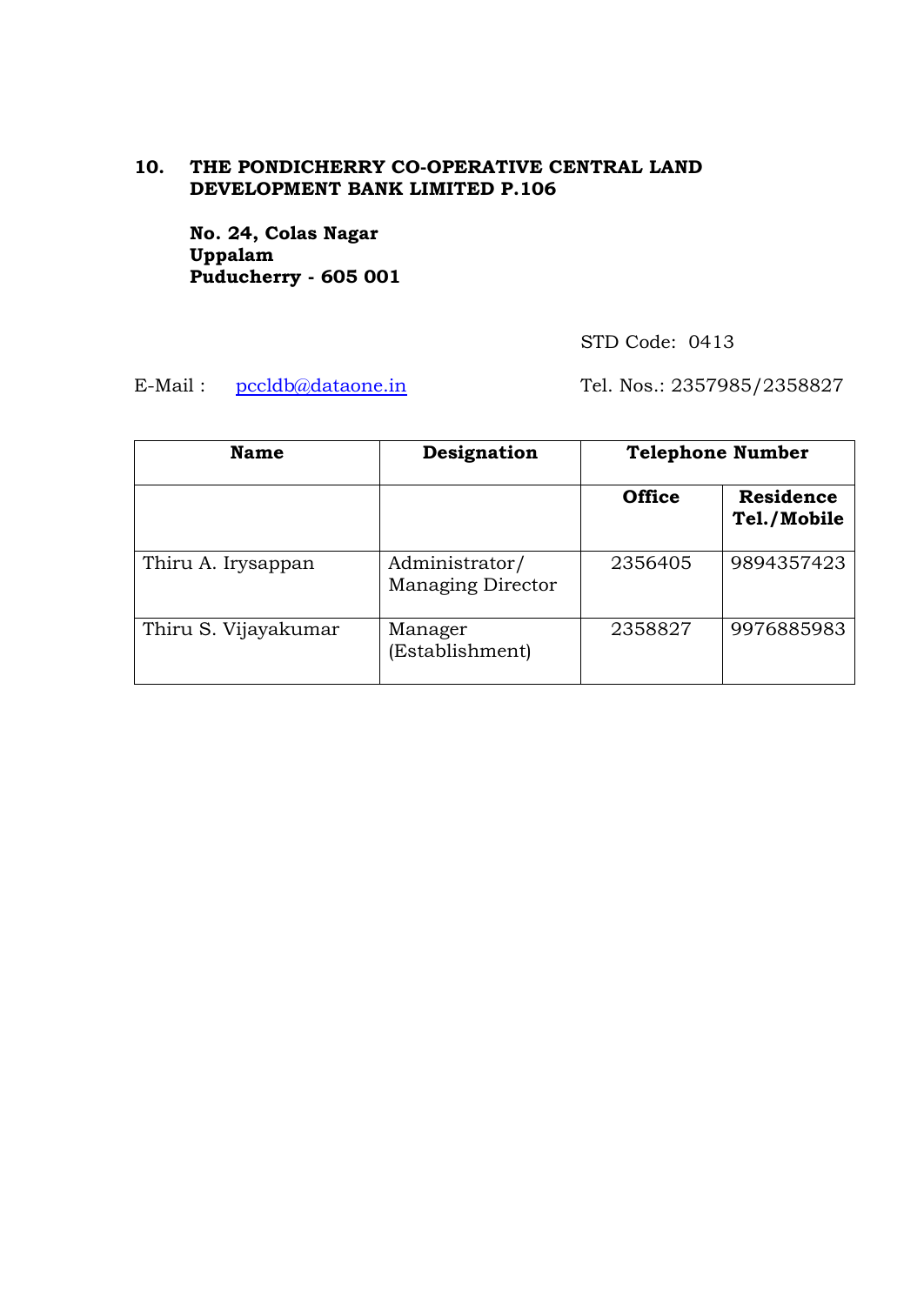# **11. THE PUNJAB STATE CO-OPERATIVE AGRICULTURAL DEVELOPMENT BANK LIMITED**

**SCO 51-54, Bank Square Sector 17-B Chandigarh-160 017 (Punjab)**

STD Code: 0172

E-mail [sadbmd@gmail.com](mailto:sadbmd@gmail.com) Tel. Nos.: 5011708

| <b>Name</b>                     | Designation                                                                     | <b>Telephone Number</b> |                                 |
|---------------------------------|---------------------------------------------------------------------------------|-------------------------|---------------------------------|
|                                 |                                                                                 | <b>Office</b>           | <b>Residence</b><br>Tel./Mobile |
| Shri Harish Kumar<br>Jain       | Chairman<br>sadbchairman@gmail.com<br>chairman.sadb@punjab.gov.in               | 5011715<br>2700037      | 9814650018                      |
| Shri Rajiv Kumar<br>Gupta, IAS  | <b>Managing Director</b><br>sadbmd@gmail.com<br>sadbmd@punjab.gov.in            | 5011708<br>2708134      | 9814436311                      |
| Smt. Barjinder Kaur<br>Bajwa    | Addl. Managing Director<br>(A&G)<br>sadbamd17@gmail.com                         | 5011704                 | 9878670005                      |
| Smt. Rajvinder Kaur<br>Randhawa | General Manager<br>(Operations & Legal/Admn)<br>sadbgmoperations@gmail.com      | 5011706                 | 8968577004                      |
| Shri Jagdeep Ghai               | Dy. General Manager<br>(DLA/Plang & Dev./<br>Coordination)<br>dgmghai@gmail.com | 5011727                 | 9815980283                      |
| Shri Preet Mohinder<br>Singh    | Dy. General Manager<br>(Accounts)<br>preet_simar@yahoo.com                      | 5011716                 | 8729000742                      |
| Shri Rajnish Bansal             | Dy. General Manager<br>$($ Insp. $)$<br>Inspection.sadb@gmail.com               | 5011471                 | 9855508030                      |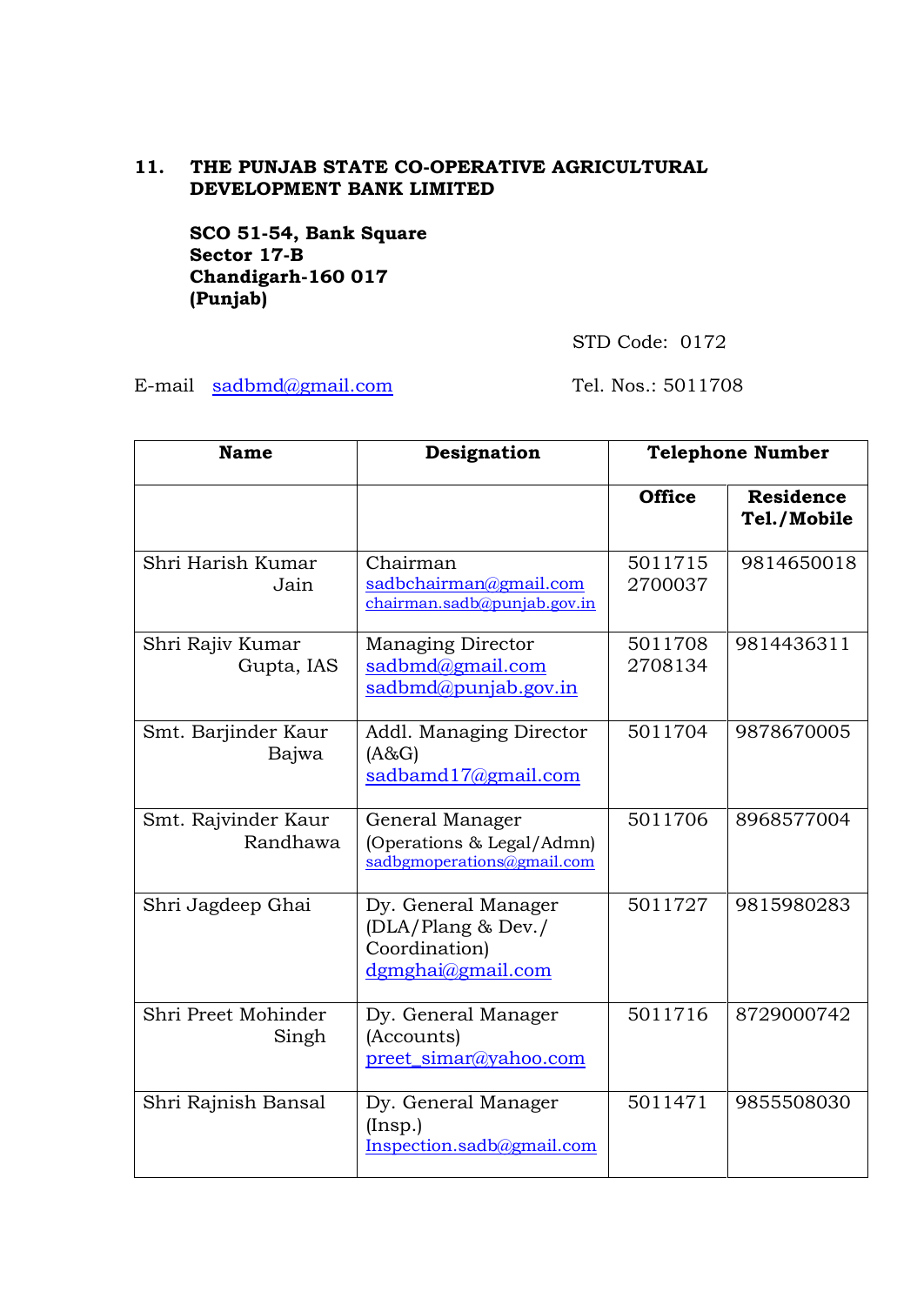# **12. RAJASTHAN RAJYA SAHAKARI BHOOMI VIKAS BANK LTD.**

**Nehru Sahkar Bhawan Western Block, 22, Godam Circle, B.S. Road, Jaipur - 302 005 (Rajasthan)**

STD Code: 0141

E-mail: [rsldbmd@yahoo.c](mailto:rsldbmd@yahoo.)o.in Tel.Nos.: 2740440

Website : [www.rsldb.nic.in](http://www.rsldb.nic.in/) Fax No.: (0141) 2740440

| <b>Name</b>                | Designation                                    | <b>Telephone Number</b> |                                 |
|----------------------------|------------------------------------------------|-------------------------|---------------------------------|
|                            |                                                | <b>Office</b>           | <b>Residence</b><br>Tel./Mobile |
| Shri Durga Lal Balai       | Administrator<br>addl2ho.coop@rajasthan.gov.in | 2740440                 | 9414309951                      |
| Shri Vijay Kumar<br>Sharma | Managing Director<br>rsldbmd@yahoo.in          | 2740440                 | 9784237155                      |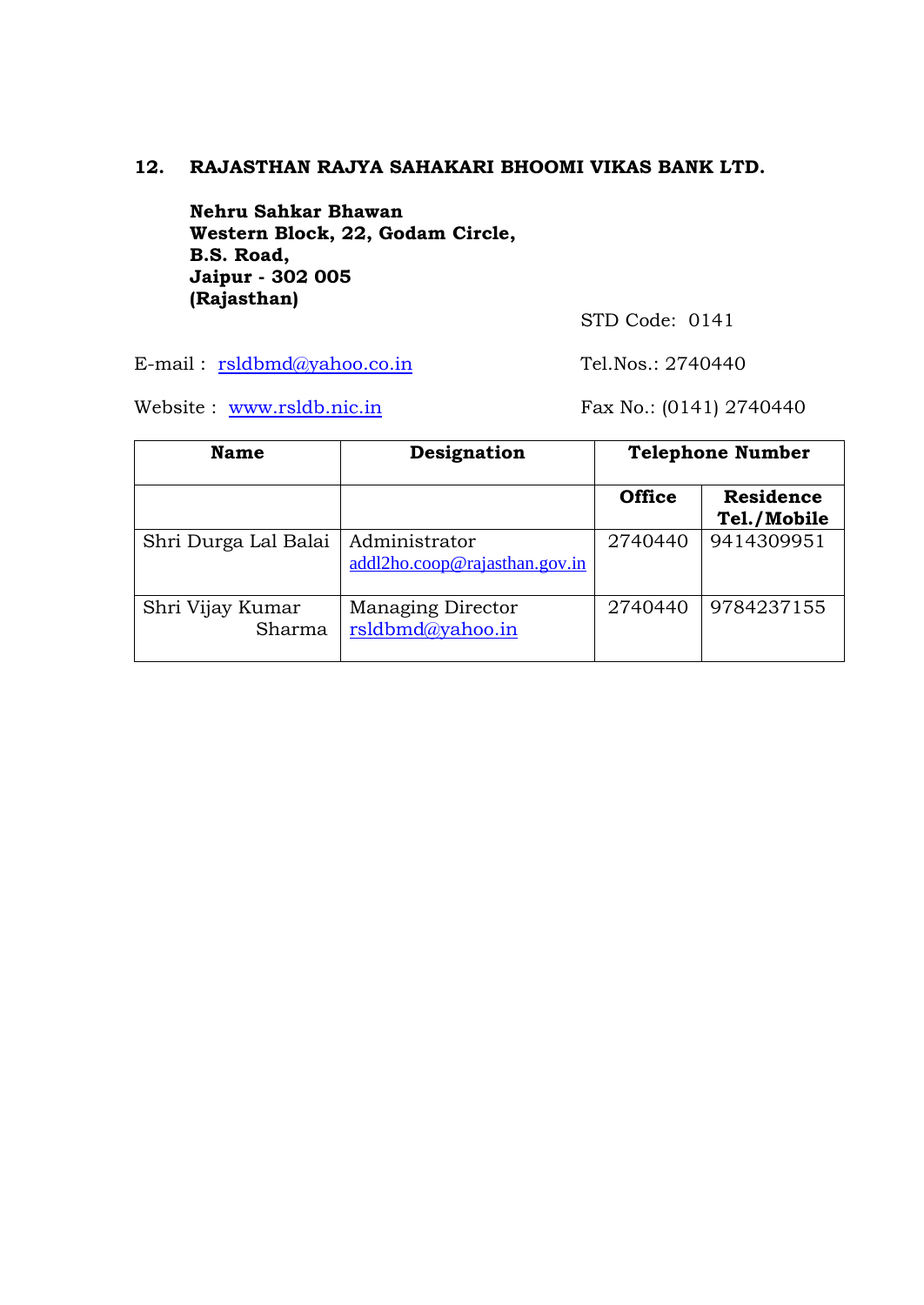# **13. TAMIL NADU CO-OPERATIVE STATE AGRICULTURE AND RURAL DEVELOPMENT BANK LIMITED**

 **No. 181, Luz Church Road Mylapore Chennai - 600 004 (Tamil Nadu)**

STD Code: 044

E-mail: [sldbchn@yahoo.co.in](mailto:sldbchn@yahoo.co.in) Tel.Nos.: 24993854

Fax No.: (044) 24991282

| <b>Name</b>            | Designation                        |               | <b>Telephone Number</b>         |
|------------------------|------------------------------------|---------------|---------------------------------|
|                        |                                    | <b>Office</b> | <b>Residence</b><br>Tel./Mobile |
| Shri R. Parimelazhagan | President                          | 24997744      | 9444044345                      |
| Smt. R. Brindha        | <b>Managing Director</b>           | 24993473      | 7338850010                      |
| Smt. R. Indrani        | General Manager<br>$(F\&A)$        | 24993706      | 7358631056                      |
| Smt. M. Hema           | General Manager<br>(Plg & Schemes) | 24994030      | 9444148669                      |
| Shri C. Madhesan       | Dy. General Manager<br>(Admin) I/C | 24994020      | 9445034060                      |
| Smt. G. Anletlatha     | Dy. General Manager<br>(Finance)   | 24991412      | 9445034070                      |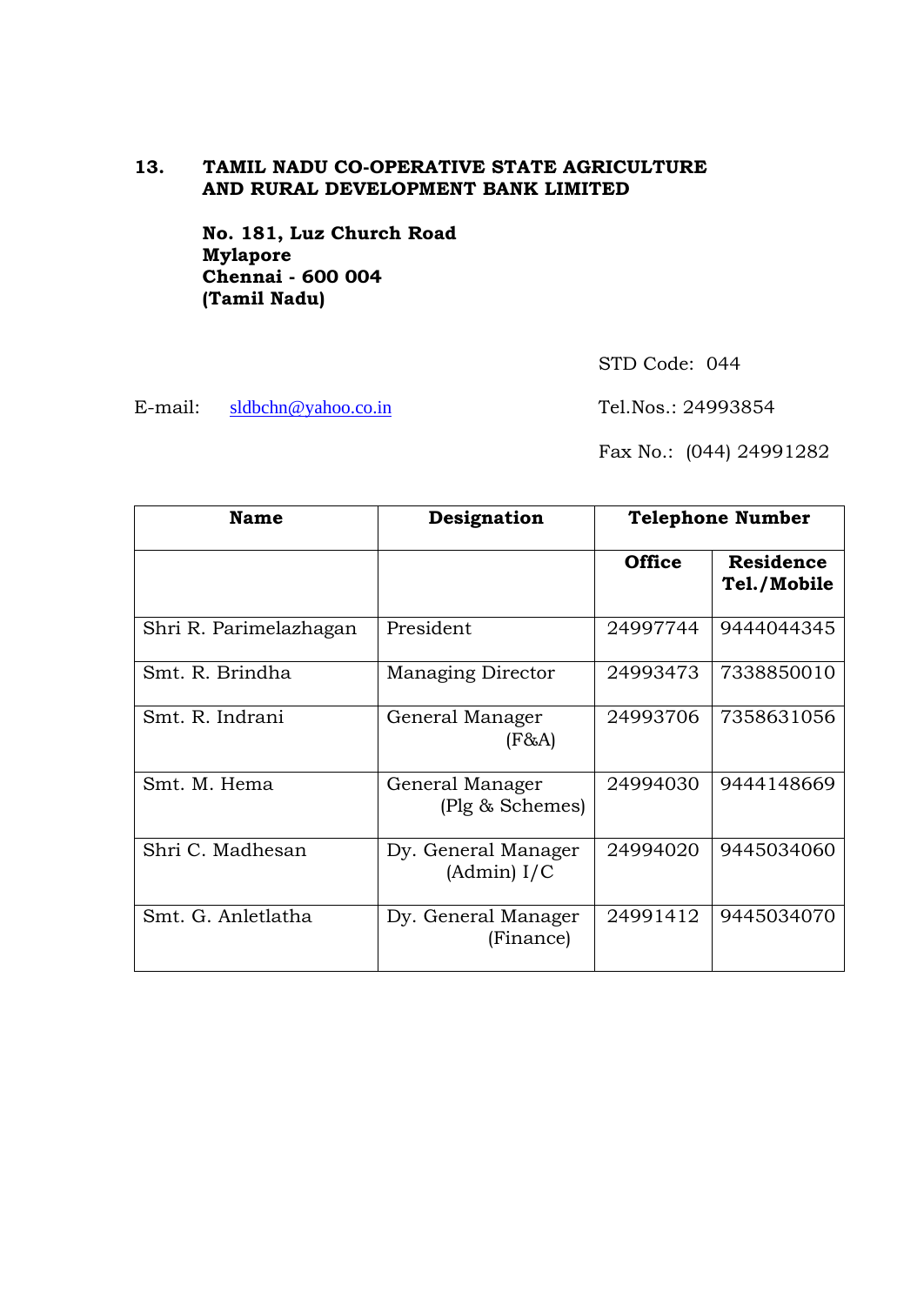# **14. TRIPURA CO-OPERATIVE AGRICULTURE AND RURAL DEVELOPMENT BANK LTD.**

**2nd Floor, O/O The Registrar of Coop. Societies Govt. of Tripura Palace Compound (Near North gate) Agartala - 799 001 (Tripura)**

STD Code : 0381

E-Mail : [tcardbltd.2012@gmail.com](mailto:tcardbltd.2012@gmail.com) Tel.Nos. : 2323972

| <b>Name</b>                 | Designation        |               | <b>Telephone Number</b>         |
|-----------------------------|--------------------|---------------|---------------------------------|
|                             |                    | <b>Office</b> | <b>Residence</b><br>Tel./Mobile |
| Shri Pramod Reang, MLA      | President          | 2323972       | 9862429179                      |
| Shri Nikhil Rn. Chakraborty | General<br>Manager | 2323972       | 9402152891                      |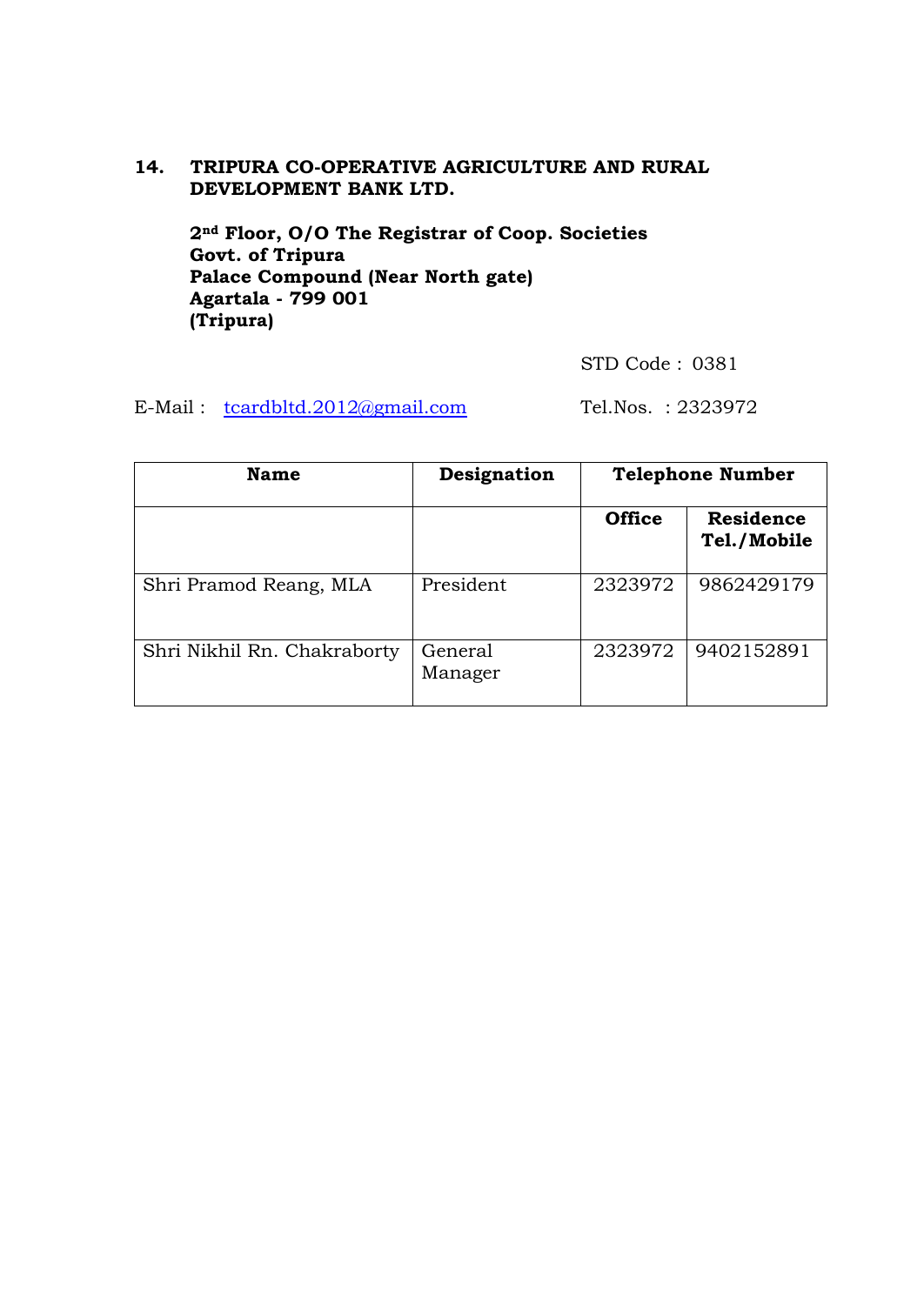# **15. UTTAR PRADESH SAHAKARI GRAM VIKAS BANK LTD.**

**10, Mall Avenue Lucknow - 226 001 (Uttar Pradesh)**

STD Code : 0522

E-Mail: upsgyb@yahoo.in Tel.Nos.: 2238842, 2238855, 2238840

Website : [https://upsgvb.in](https://upsgvb.in/) Fax Nos. : 2239806

| <b>Name</b>                | Designation                                             |               | Telephone Number                |
|----------------------------|---------------------------------------------------------|---------------|---------------------------------|
|                            |                                                         | <b>Office</b> | <b>Residence</b><br>Tel./Mobile |
| Shri Santraj Yadav         | Chairman<br>santrajyadavbjp@gmail.com                   | 2238849       | 6391520000                      |
| Shri Arvind Kumar<br>Singh | <b>Managing Director</b><br>upsgyb@yahoo.in             | 2238844       | 6391522222                      |
| Shri Abhay Singh           | General Manager<br>upsgyb@yahoo.in                      |               | 7054811821                      |
| Smt Arunakshi<br>Mishra    | General Manager<br>upsgyb@yahoo.in                      |               | 6390200419                      |
| Shri R. P. Singh           | General Manager<br>principalupldbtraining@gmail<br>.com |               | 6390200399                      |
| Shri K.B. Lal              | Dy. General Manager<br>prachar.upsgvb@gmail.com         | $-$           | 6390200454                      |
| Shri Subhash<br>Chandra    | Dy. General Manager<br>ddoldbho@gmail.com               | $-$           | 9559071273                      |
| Shri D.K. Singh            | Dy. General Manager<br>establish.upsgvb@gmail.com       | $-$           | 6390200415                      |
| Shri R.K. Tewari           | Dy. General Manager<br>rkt29June@gmail.com              | $-$           | 6390200701                      |
| Shri A.K. Srivastava       | Dy. General Manager<br>ajay.srivasatava63@gmail.com     |               | 6390200385                      |
| Shri Sanjay                | Dy. General Manager<br>sanjay071966@gmail.com           |               | 6390200404                      |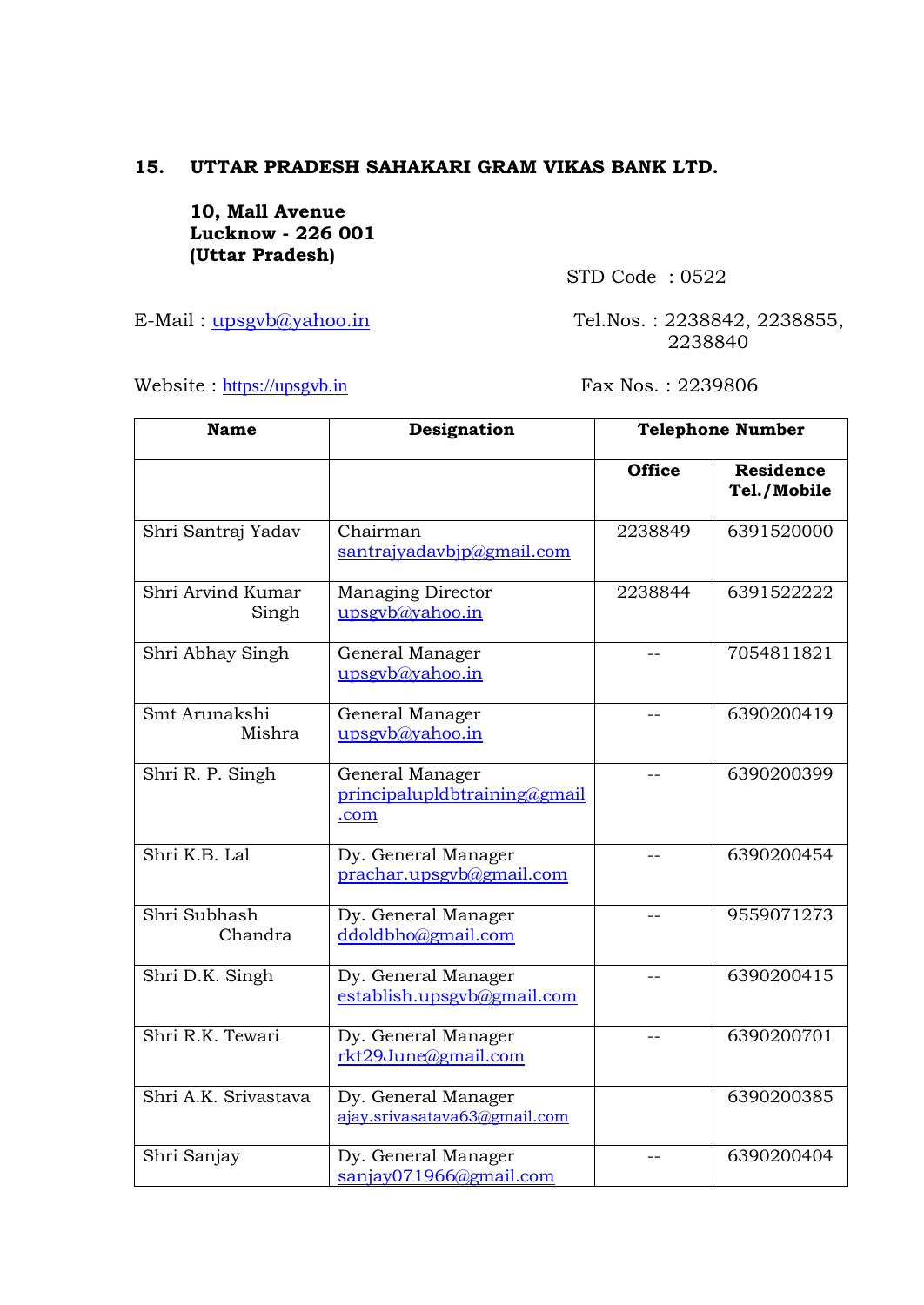# **16. THE WEST BENGAL STATE CO-OPEATIVE AGRICULTURE AND RURAL DEVELOPMENT BANK LTD.**

**ICMARD Building, 6th Floor, Block – 14/2 CIT Scheme – VIII (M) Ultadanga Kolkata - 700 067 (West Bengal)**

STD Code No. : 033

E-Mail : [wbscardb@gmail.com](mailto:wbscardb@gmail.com) Tel.Nos. 23560028/23560065

Website : [www.icmard.org](http://www.icmard.org/)

| <b>Name</b>             | Designation              |               | <b>Telephone Number</b>         |
|-------------------------|--------------------------|---------------|---------------------------------|
|                         |                          | <b>Office</b> | <b>Residence</b><br>Tel./Mobile |
| Shri Moinul Hassan      | Special Officer          | 23560026      | 9434100000                      |
| Shri Amlan Bhattacharya | <b>Managing Director</b> | 23560018      | 8336077016                      |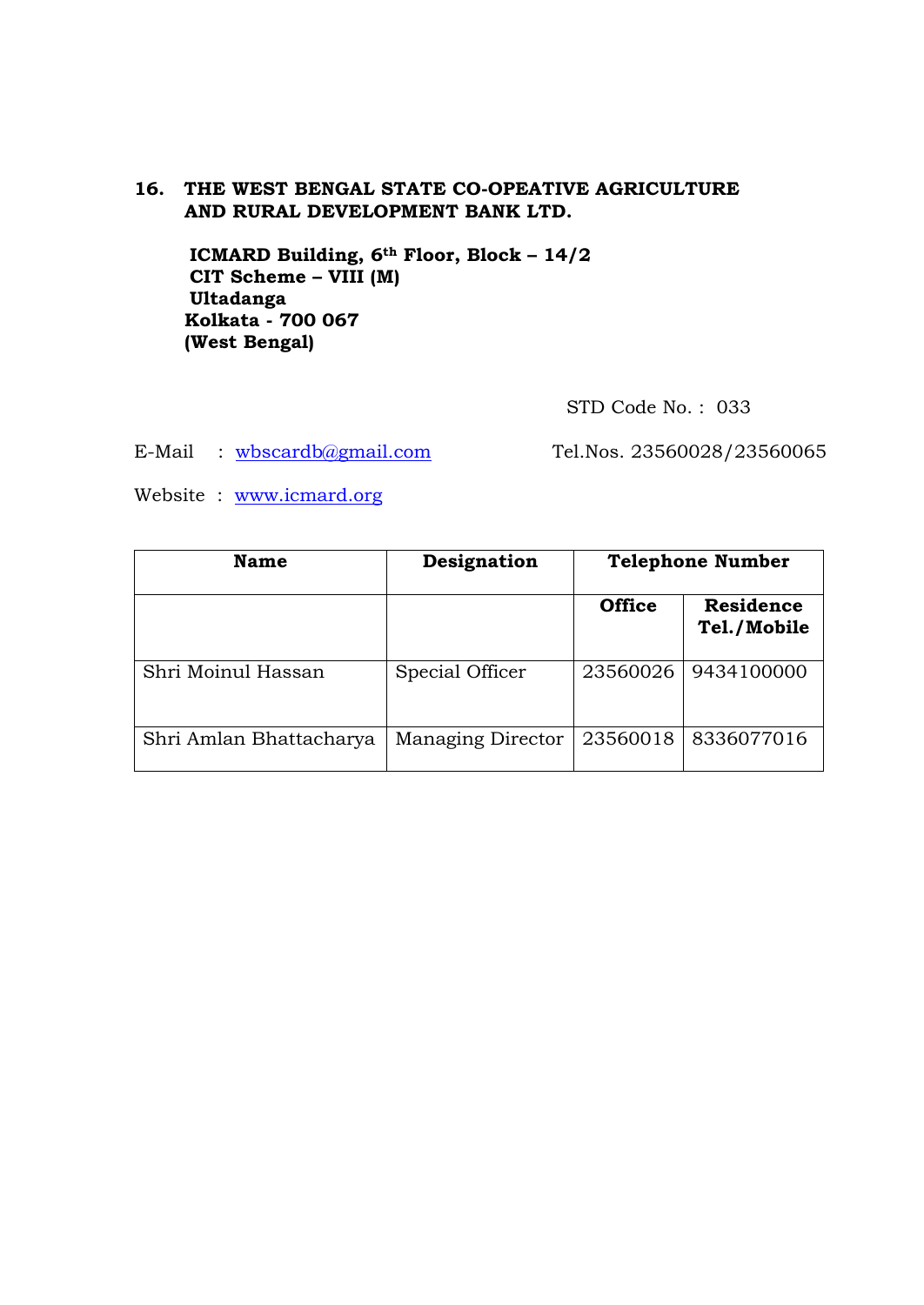# **17. THE DELHI STATE CO-OPERATIVE BANK LIMITED \***

 **31, Netaji Subhash Marg Darya Ganj New Delhi - 110 002**

Telegram: APEXBANK, Delhi STD Code No. 011

E-Mail: <u>[md.dscb@gmail.com](mailto:md.dscb@gmail.com)</u> Tel.No.: 23277664/

 23287660/ 23270375

Fax No.: 011-23281924 23270678 (President)

| <b>Name</b>                     | Designation              |                      | <b>Telephone Number</b>         |
|---------------------------------|--------------------------|----------------------|---------------------------------|
|                                 |                          | <b>Office</b>        | <b>Residence</b><br>Tel./Mobile |
| Dr. Bijender Singh,<br>$Ex-MLA$ | President                | 23241218             | 9810830255<br>7838793334        |
| Shri Sukhbir Singh Panwar       | Vice-President           | 23267848             | 9810323312<br>26498386          |
| Smt. Anita Rawat                | Managing<br>Director     | 23270375<br>23242311 | 8588836112                      |
| Shri Rakesh Panwar              | Addl. M.D.               | 23241218             | 9868038401                      |
| Shri Sudhir Kumar               | PA to Vice-<br>President | 23267848             | 9213550575                      |
| Shri Gajender Singh             | PS to M.D.               | 23270375             | 9711506889                      |
| Smt. Shivani Gupta              | PA to M.D.               | 23270375             | 9210114045                      |

*\* N.R.*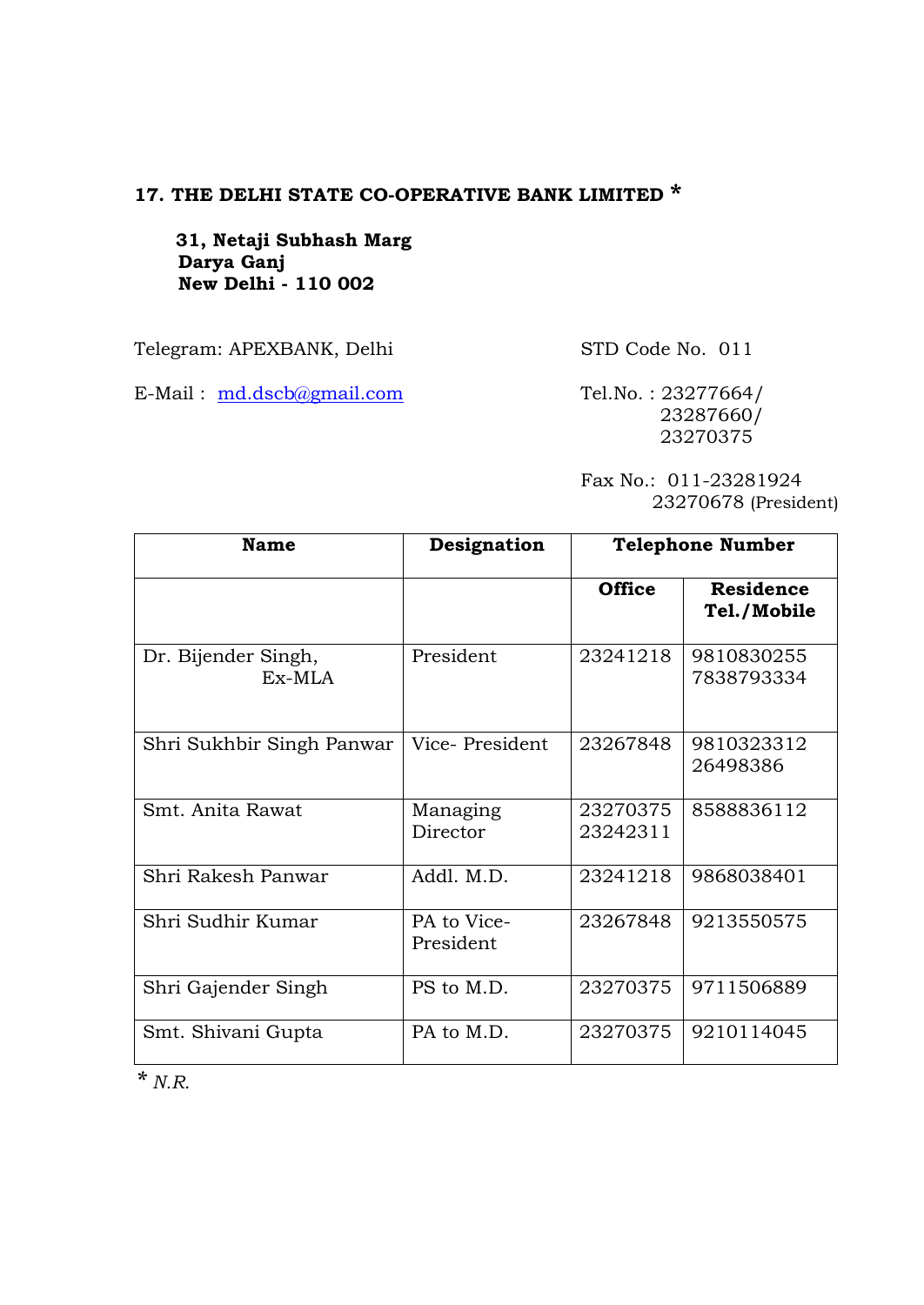# **18. THE MEGHALAYA CO-OPERATIVE APEX BANK LTD. \***

**Apex Bank Building M.G. Road Shillong - 793 001 (Meghalaya)**

Telegram: APEXBANK, SHILLONG STD Code: 0364

E-mail: [headoffice@megcab.com](mailto:headoffice@megcab.com) Tel. Nos.: 2224160/2224166/

2224263/2223753

Website: [www.mcab.gov.in](http://www.mcab.gov.in/) Fax No.: (0364) 2222026

| <b>Name</b>           | Designation                                         |                   | <b>Telephone Number</b>  |
|-----------------------|-----------------------------------------------------|-------------------|--------------------------|
|                       |                                                     | <b>Office</b>     | Residence<br>Tel./Mobile |
| Shri W.K. Kyndiah     | Chairman                                            | 2225190           | 09436118213              |
| Shri J.R. Marak       | Vice-Chairman                                       |                   | 8413954323               |
| Shri O.E.J. Nongbri   | <b>Managing Director</b>                            | 2224160           | 9402306321               |
| Shri A.B. Purkayastha | General Manager<br>(Central Accounts,<br>IT, $P&D)$ | 2226169           | 9402195472               |
| Shri A.C. Lyngdoh     | Manager (I/c Area<br>Office Tura)                   | (03652)<br>222208 | 9862240326               |

*\* N.R.*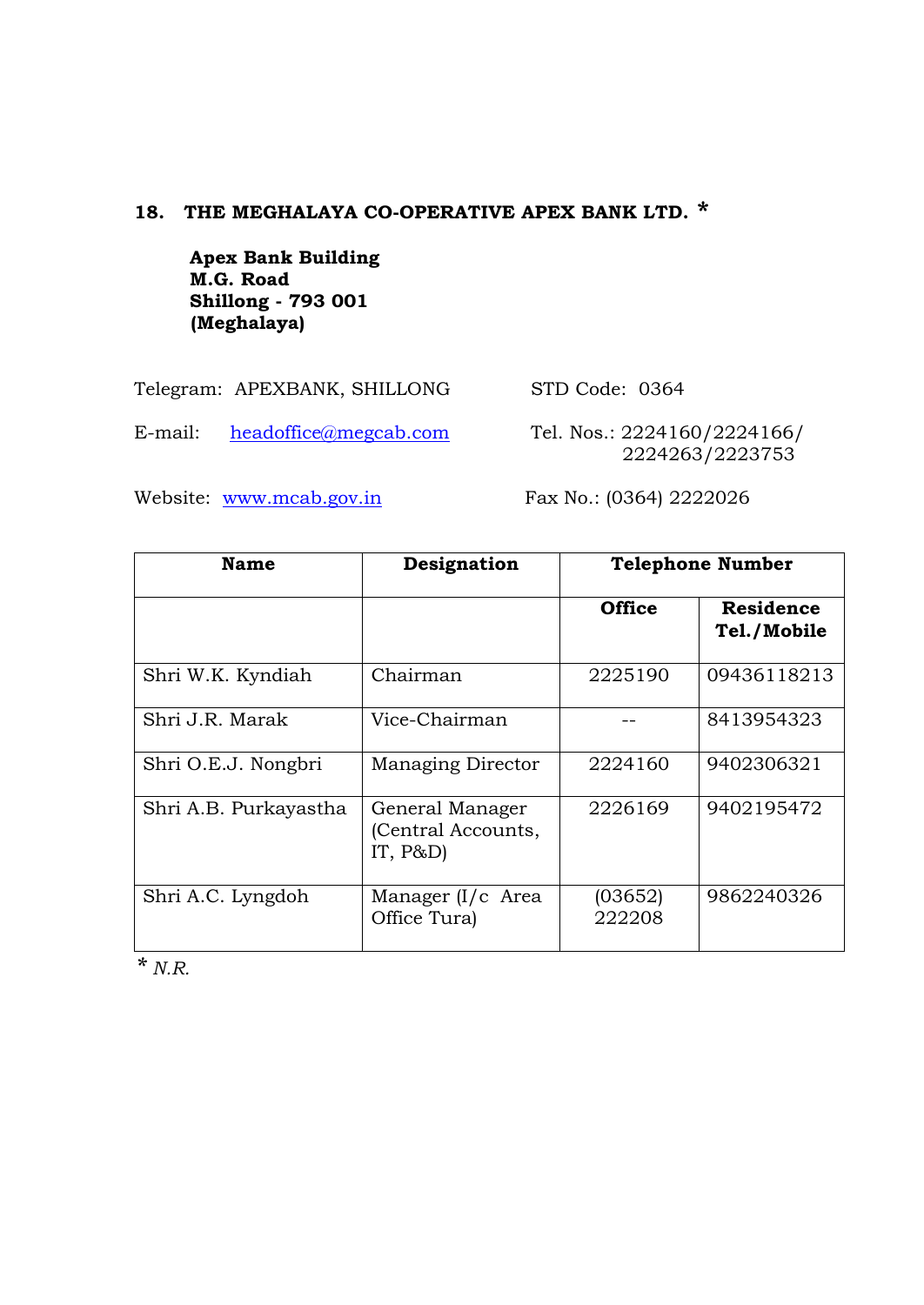# **19. THE TELANGANA STATE CO-OPERATIVE APEX BANK LTD.**

**Dr. Y.S. Rajasekhar Reddy, Sahakara Bhavanam Door No. 4-1-441 & 512, HO Troop Bazar Hyderabad - 500 001 (Telangana)**

STD Code: 040

E-mail: mdoffice@tscab.org Tel. Nos.: 23443822

Web-site: [www.tscab.org](http://www.tscab.org/)

Fax No.: (040) 24685520

| Name                         | Designation                                            |               | <b>Telephone Number</b>         |
|------------------------------|--------------------------------------------------------|---------------|---------------------------------|
|                              |                                                        | <b>Office</b> | <b>Residence</b><br>Tel./Mobile |
| Shri Konduru Ravinder<br>Rao | President<br>presidentsoffice@tscab.org                | 23443811      | 7702331133                      |
| Dr. Nethi Muralidhar         | <b>Managing Director</b><br>muralidhar_nethi@tscab.org | 23443822      | 9666576576                      |
| Smt. T. Jyothi               | Chief General Manager<br>jyothit@tscab.org             | 24685571      | 9951608282                      |
| Smt N. Vanibala              | General Manger<br>vanibalan@tscab.org                  | 24685658      | 9640700085                      |
| Smt. A. Padma                | General Manager<br>padmaa@tscab.org                    | 24685532      | 9542591115                      |
| Shri K.L. Surekha            | General Manger<br>surekhakl@tscab.org                  | 24685554      | 9505986060                      |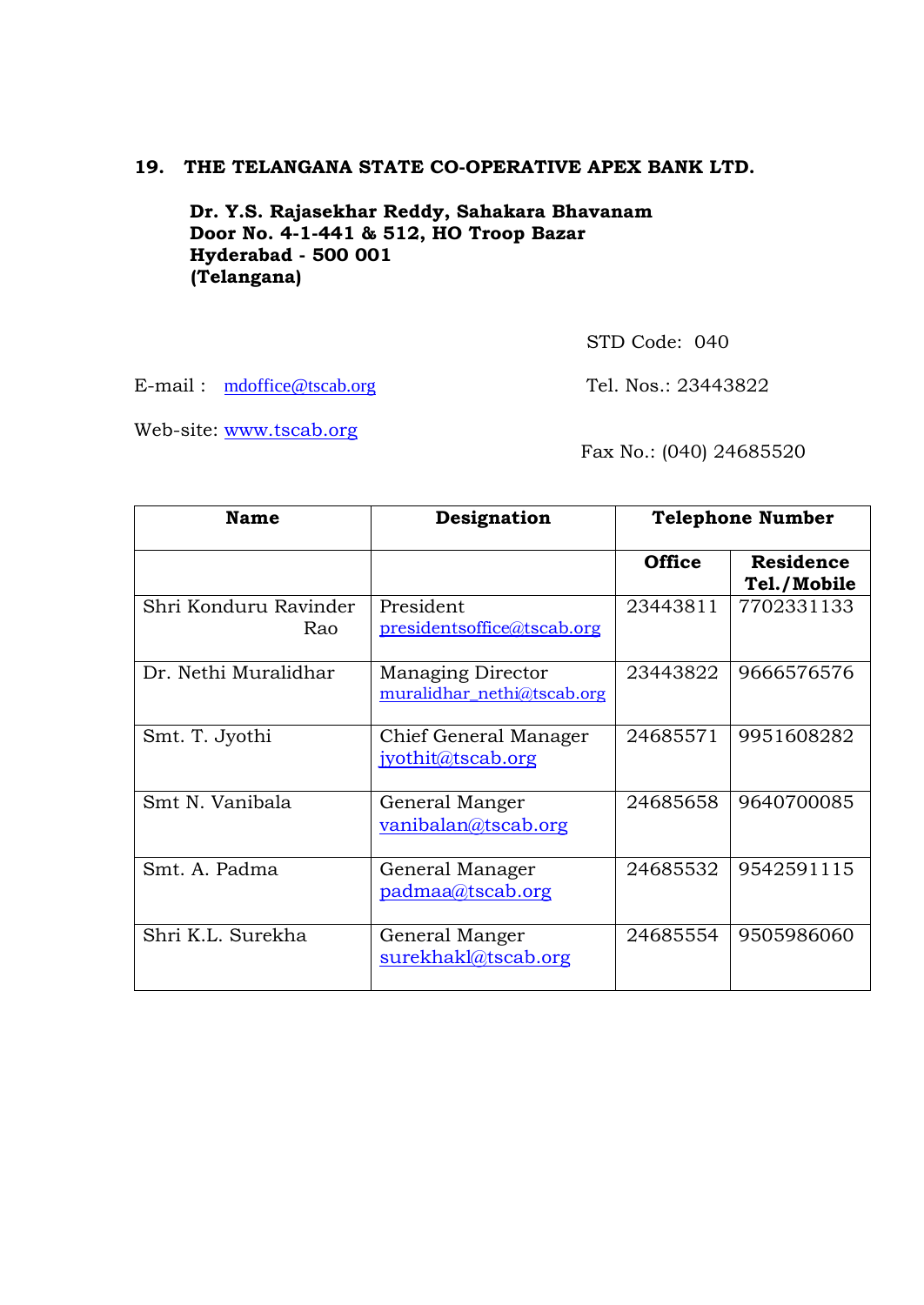# *ADDRESSES & TELEPHONE NUMBERS*

*OF*

# *INSTITUTIONS IMPORTANT TO MEMBER BANKS*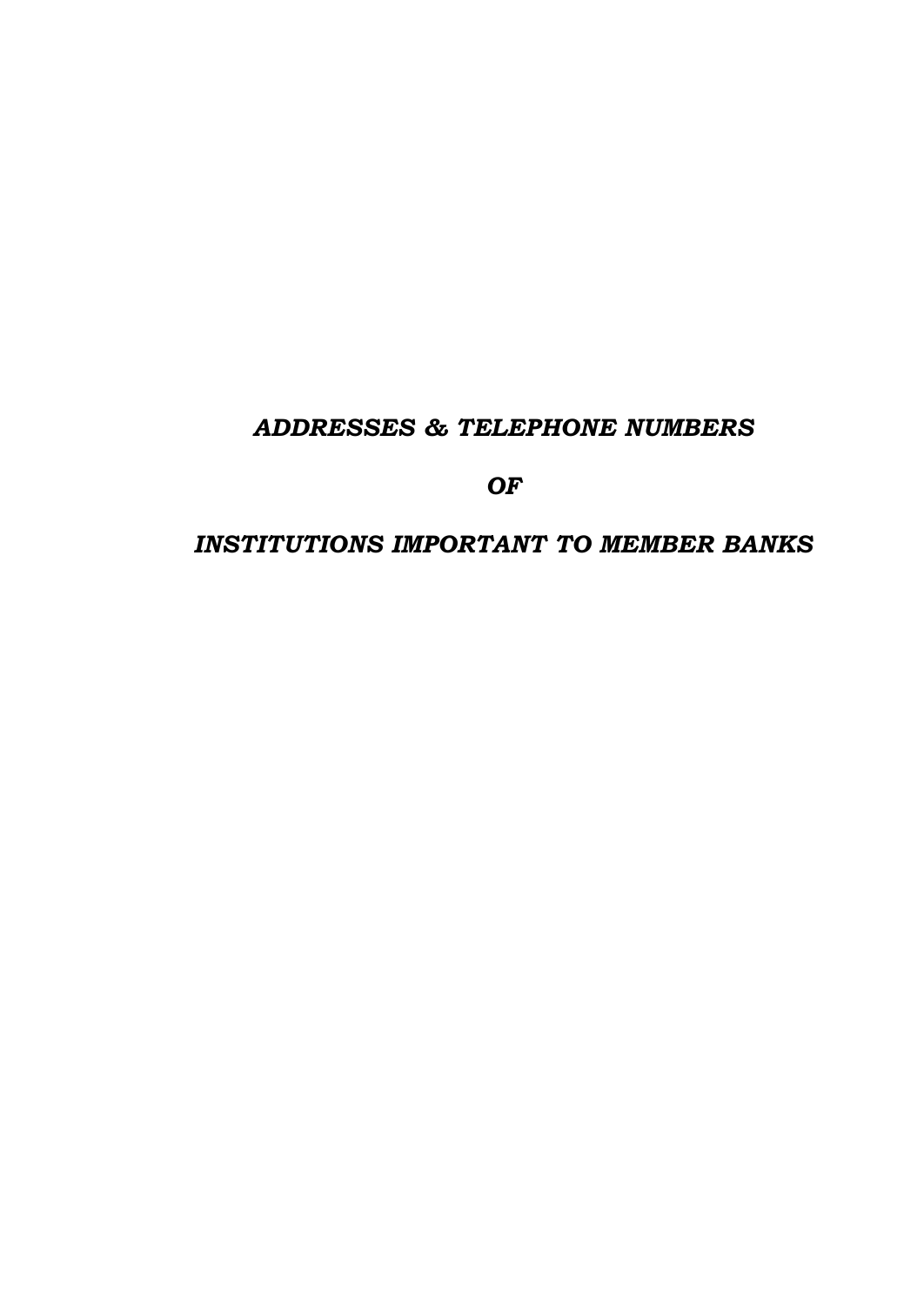# **1. NATIONAL BANK FOR AGRICULTURE AND RURAL DEVELOPMENT**

**C-24, G-Block Bandra-Kurla Complex Bandra (East) Mumbai - 400 051.**

|                                                                          | Telephone No. Fax No.<br><b>Office</b>                |          |
|--------------------------------------------------------------------------|-------------------------------------------------------|----------|
| Dr. G.R. Chintala<br>Chairman                                            | (022) 26530000<br>(M) 9739150762                      | 26530113 |
| Shri K.V. Shaji<br>Dy. Managing Director                                 | $(022)$ 26539100<br>68120013                          | 26530032 |
| Shri P.V.S. Surya Kumar<br>Dy. Managing Director                         | $(022)$ 26539010<br>(Direct)                          | 26530038 |
| Shri L.R.Ramachandran<br>Chief General Manager,<br>(Deptt. of Refinance) | (022) 68120017 26530090<br>26539325<br>(M) 8968796520 |          |
| Shri Kuldeep Singh<br>Chief General Manager (IDD)                        | (022) 26524843                                        | 26530089 |
| <b>Shri T. Ramesh</b><br>Chief General Manager (CPD)                     | $(022)$ 26530106<br>(M) 9632407324                    | 26530096 |
| Shri K.S. Raghupathi<br>Chief General Manager (DoS)                      | $(022)$ 26530017<br>(M) 8988109465                    | 26530103 |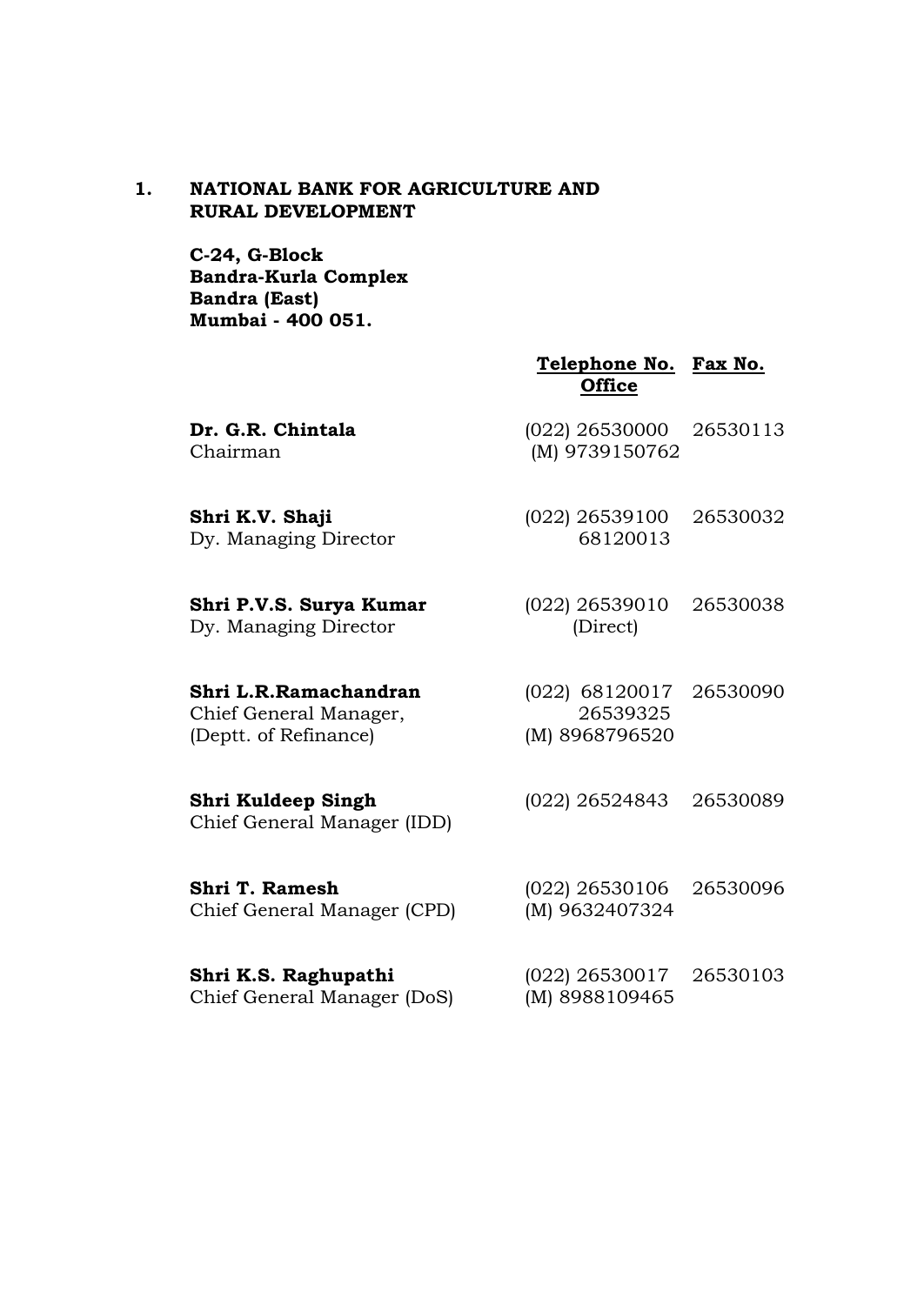**2. MINISTRY OF COOPERATION GOVERNMENT OF INDIA DR. RAJENDRA PRASAD ROAD KRISHI BHAVAN NEW DELHI-110 001**

Tel No. 011-23387962

**Shri Amit Shah** Cabinet Minister of Home Affairs & Minister of Cooperation

**Shri Devendra Kumar Singh** Secretary

**Shri Abhay Kumar Singh** Joint Secretary

**Shekhar Bose** Under Secretary (Cooperation)

**3. MINISTRY OF AGRICULTURE & FARMERS WELFARE (Dept. of Agriculture & Farmers Welfare) GOVERNMENT OF INDIA DR. RAJENDRA PRASAD ROAD KRISHI BHAVAN NEW DELHI-110 001**

**Website: [http://agricoop.nic.in](http://agricoop.nic.in/)**

|                                                                                   | Telephone No.<br>(Office)     | Fax No.  |
|-----------------------------------------------------------------------------------|-------------------------------|----------|
| Shri Narendra Singh Tomar<br>Hon'ble Minister of Agriculture &<br>Farmers Welfare | $(011)$ 23383370<br>23782691  | 23384129 |
| Sushri Shobha Karandaje<br>MOS (Agri. & Farmers Welfare)                          | $(011)$ 23383975<br>23383976  |          |
| Shri Sanjay Agarwal, IAS<br>Secretary (A&C)                                       | $(011)$ 23382651/<br>23388444 | 23386004 |
| Dr. Abhilash Likhi<br>Addl. Secretary                                             | (011)2338656/<br>23382219     | 2338221  |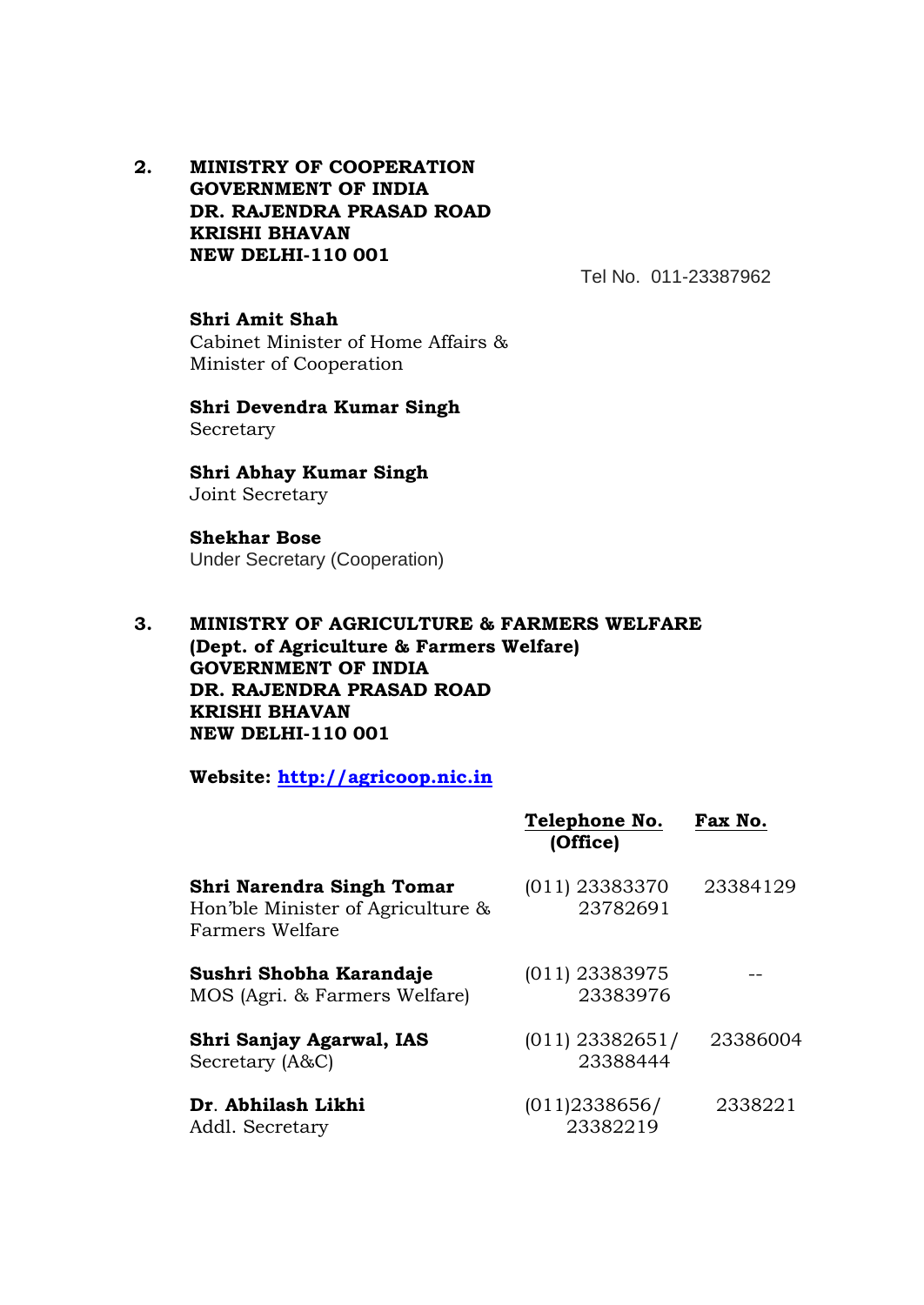#### **4. NATIONAL COOPERATIVE DEVELOPMENT CORPORATION**

**4, Siri Institutional Area August Kranti Marg Hauz Khas New Delhi-110 016.**

| Tel.No.(011) 26962478       | Fax No. (011) 26962370, |
|-----------------------------|-------------------------|
| 26960796                    | 226516032               |
| E-mail $\cdot$ mail@ncdc in |                         |

E-mail.:  $\frac{\text{mail}(a)\text{ncdc.in}}{\text{mail}(a)\text{ncdc.in}}$ 

|                               | <b>Telephone</b> |              |
|-------------------------------|------------------|--------------|
|                               | <b>Office</b>    | Resd./Mobile |
| Shri Sundeep Kumar Nayak, IAS | 26510314         | --           |
| <b>Managing Director</b>      |                  |              |

# **5. NATIONAL COOPERATIVE UNION OF INDIA**

**3, Siri Institutional Area August Kranti Marg New Delhi-110 016.**

|          | PBX No. (011) 26861472  Fax: (011) 26865350 |
|----------|---------------------------------------------|
| 26565146 | 26863248                                    |

**Telephone**

E-mail: [ncuidel@ndb.vsnl.net.in](mailto:ncuidel@ndb.vsnl.net.in)

|                                                           | <b>Office</b>                             | Resd./Mobile                |
|-----------------------------------------------------------|-------------------------------------------|-----------------------------|
| Shri Dileep Sanghani, Ex-MP<br>President                  | 26512750<br>26531359<br>Fax(011) 41811153 | (02792)229900<br>9426622929 |
| Dr. Bijender Singh, Ex-MLA<br>Vice-President              |                                           | 9810830255<br>7838793334    |
| Shri K. Sivadasan Nair, Ex-MLA<br>Vice-President          |                                           | 0468-2319228<br>9447499228  |
| Dr. Sudhir Mahajan, IAS (Retd.)<br><b>Chief Executive</b> | 46062727<br>41811157 (Direct)             | 9811268681                  |
| Shri. Mohan Mishra<br>Secretary, NCCT                     | 26512062                                  | 9811773180                  |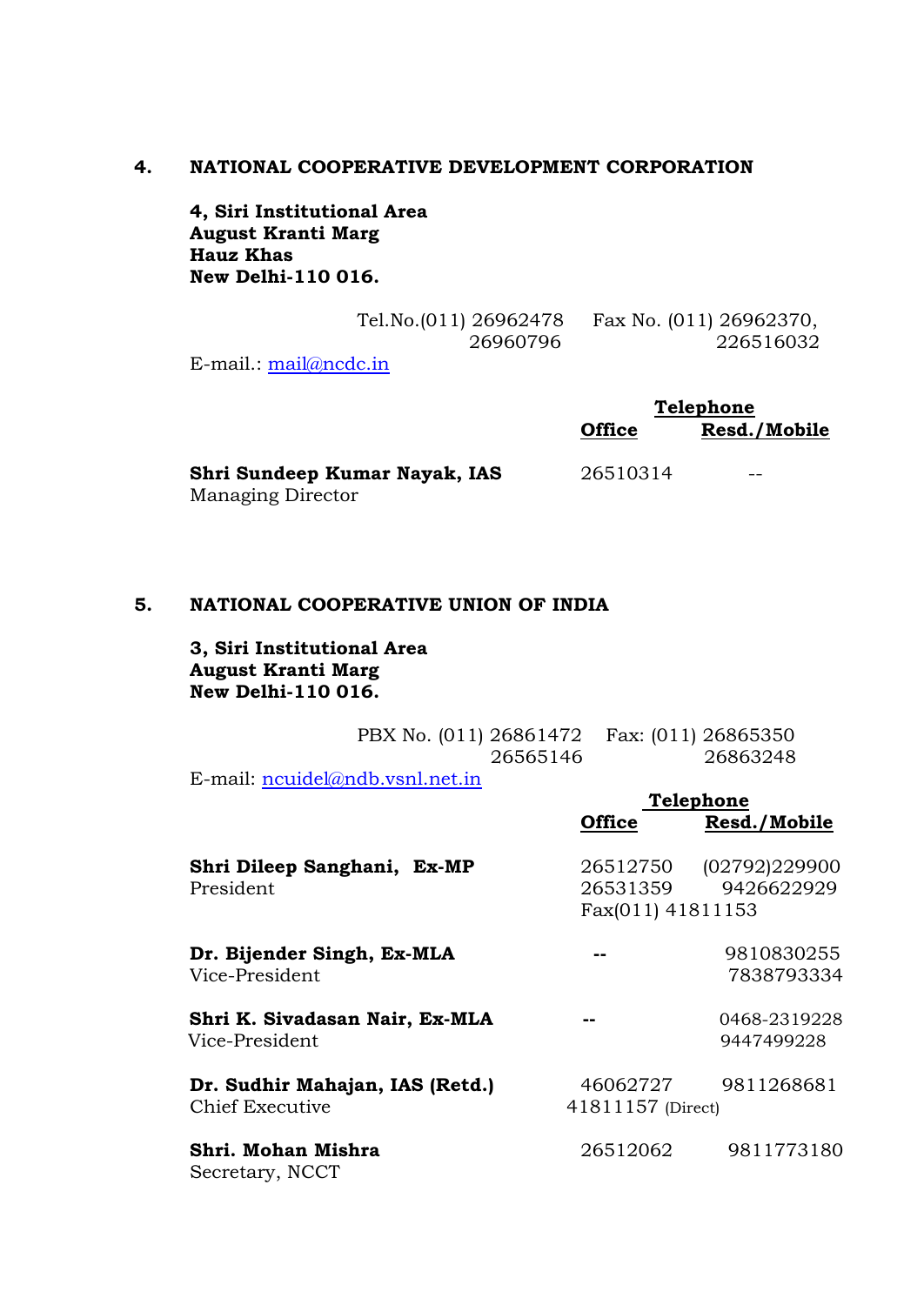## **6. NATIONAL FEDERATION OF STATE CO-OP. BANKS LIMITED.**

**J.K. Chambers, 5th Floor Plot No.76, Sector 17, Vashi Navi Mumbai - 400 703.**

E-mail: [nafscob@nafscob.org](mailto:nafscob@nafscob.org) Website:www.nafscob.org

PBX No. (022) 27892749 Fax: 27892604

|                                        | <b>Telephone</b> |              |  |
|----------------------------------------|------------------|--------------|--|
|                                        | <b>Office</b>    | Resd./Mobile |  |
|                                        |                  |              |  |
| Shri Konduru Ravinder Rao,<br>Chairman | (022) 27892749   | 7702331133   |  |
|                                        |                  |              |  |
| Shri. B. Subrahmanyam                  | (022) 27892738   | 27540850     |  |
| <b>Managing Director</b>               | 27892697         | 9820009799   |  |

# **7. NATIONAL FEDERATION OF URBAN COOP. BANKS & CREDIT SOCIETIES (NAFCUB)**

**B-14, 3rd Floor, A-Block Shopping Complex Naraina Vihar, Ring Road New Delhi-110 028**

> PBX: (011) 25770108 Fax: 25779710 25771170

E-mail: [coop@nafcub.org](mailto:coop@nafcub.org)

|                                        | Telephone |                  |                           |
|----------------------------------------|-----------|------------------|---------------------------|
|                                        |           | <b>Office</b>    | Resd./Mobile              |
| Shri Jyotindra M. Mehta<br>President   |           |                  | (011) 25771170 9427613701 |
| Shri. Subhash Gupta<br>Chief Executive |           | $(011)$ 25770108 | (011) 45683431 9810819504 |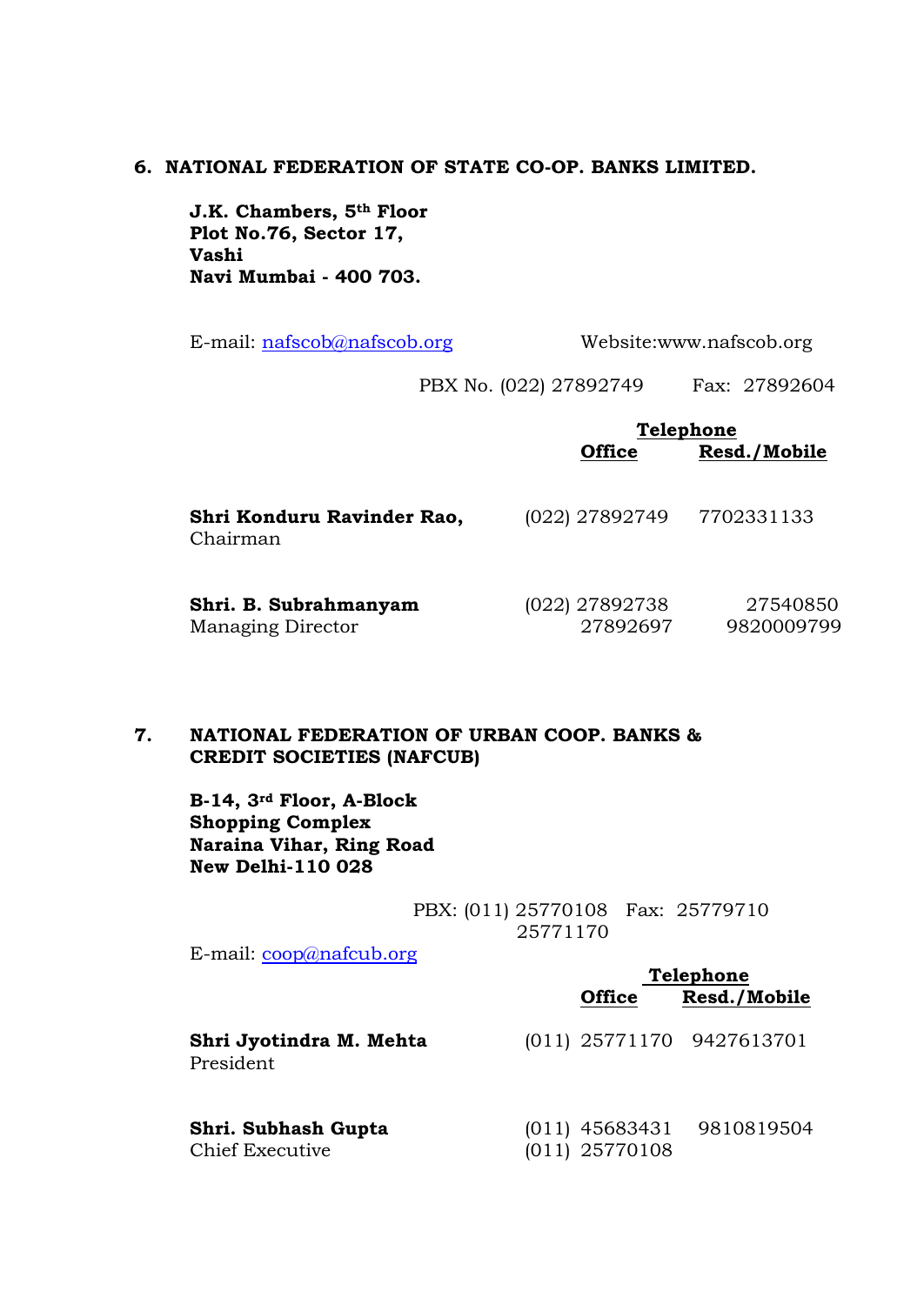### **8. NATIONAL HOUSING BANK**

**Core 5-A, India Habitat Centre 3rd to 5th Floor, Lodhi Road, New Delhi-110 003.**

E-mail: nhb.org.in Websit: [ho@nhb.org.in](mailto:ho@nhb.org.in)

PBX No.011-24649031-35 24646988 24649041

> **Telephone Office Resd./Mobile**

Managing Director 39187011

**Shri S. K. Hota** 24642722/ --

# **9. COOPERATIVE BANK OF INDIA (COBI)**

**NCUI Complex 3, Siri Institutional Area August Kranti Marg New Delhi-110 016.**

|                                              | <b>Telephone</b>                       |              |
|----------------------------------------------|----------------------------------------|--------------|
|                                              | <b>Office</b>                          | Resd./Mobile |
| Shri G.H. Amin<br>Chairman                   | $(011)$ 26527685 026861573<br>26611053 |              |
| Dr. V.K. Dubey<br>Honorary Managing Director | $(011)$ 26527685 26861573<br>26611053  |              |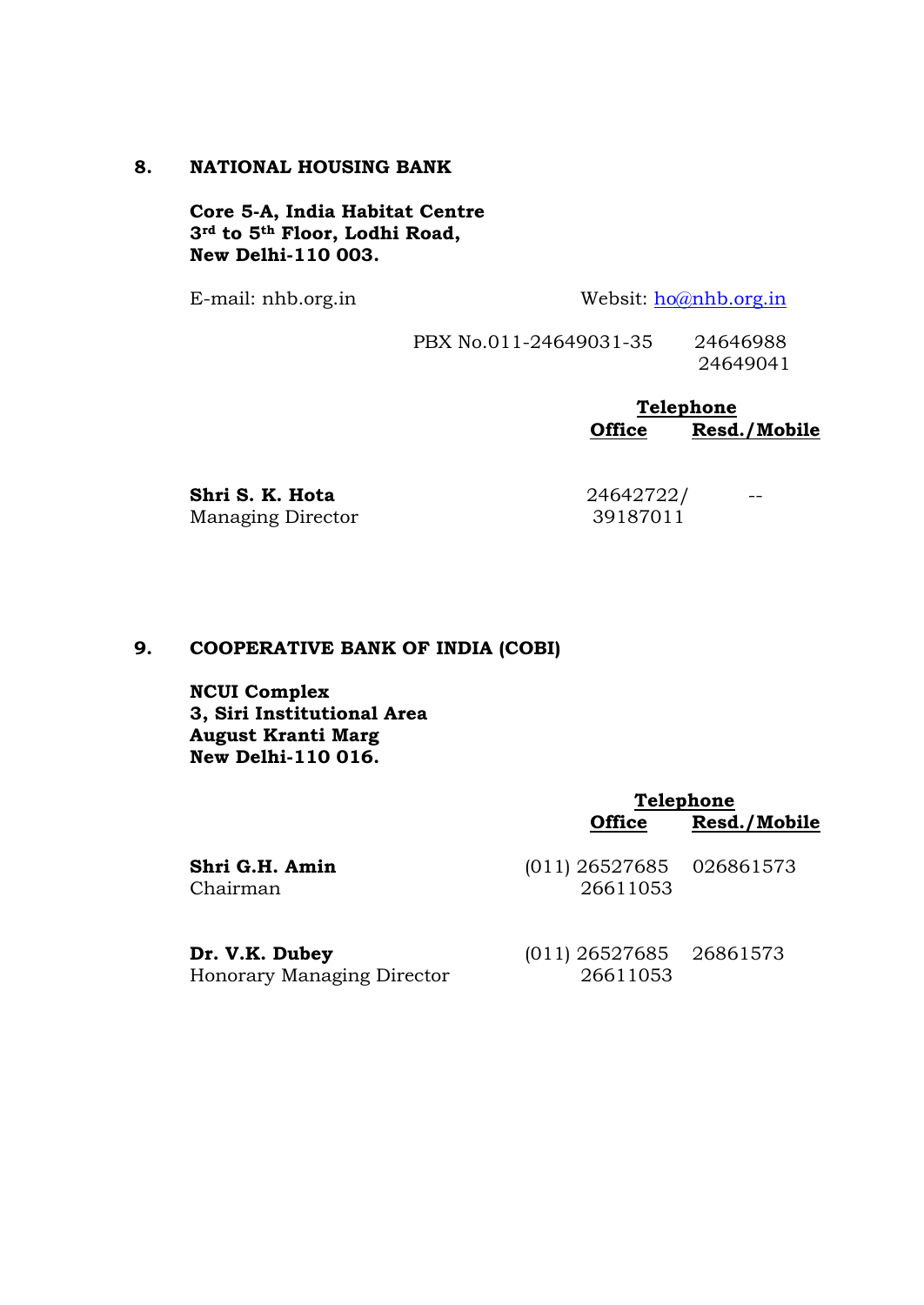# **10. NATIONAL INSTITUTE FOR RURAL BANKING No.67, II Floor RICM Campus, Padmanabhanagar Banashankari 2nd Stage Bengaluru - 560 070.**

Fax: (080) 26690835 EPBX : (080) 26691928 Grams: NATIONCEN 26799328 E-Mail: [info@nirb.org.in](mailto:info@nirb.org.in) Fax : (080) 26697439 Website: [www.nirb.org.in](http://www.nirb.org.in/)

| <b>Telephone</b> |           |
|------------------|-----------|
| <b>Office</b>    | Fax       |
| $(080)$ 26690835 | (Telefax) |
| $(M)$ 9844020188 |           |
|                  |           |

**Shri. P. V. Prabhu** 26691928 -- Trustee-Secretary

**Shri. R. Venkataswamy** 26691928 -- Director

## **11. VAIKUNTH MEHTA NATIONAL INSTITUTE OF COOPERATIVE MANAGEMENT (VAMNICOM)**

**Near Pune University Ganeshkhind Road Pune - 411 007**

|                                                | Telephone                       |                      |
|------------------------------------------------|---------------------------------|----------------------|
|                                                | <b>Office</b>                   | Fax                  |
|                                                | PBX: (020) 25528974<br>25701000 | 25537726<br>25537727 |
| Dr. Hema Yadav<br>Director                     | 25537727                        |                      |
| Shri V. Sudhir<br>Registrar                    |                                 | 9421078807           |
| Ms. J. Sivadasan<br>PA to Director & Registrar |                                 | 9545039859           |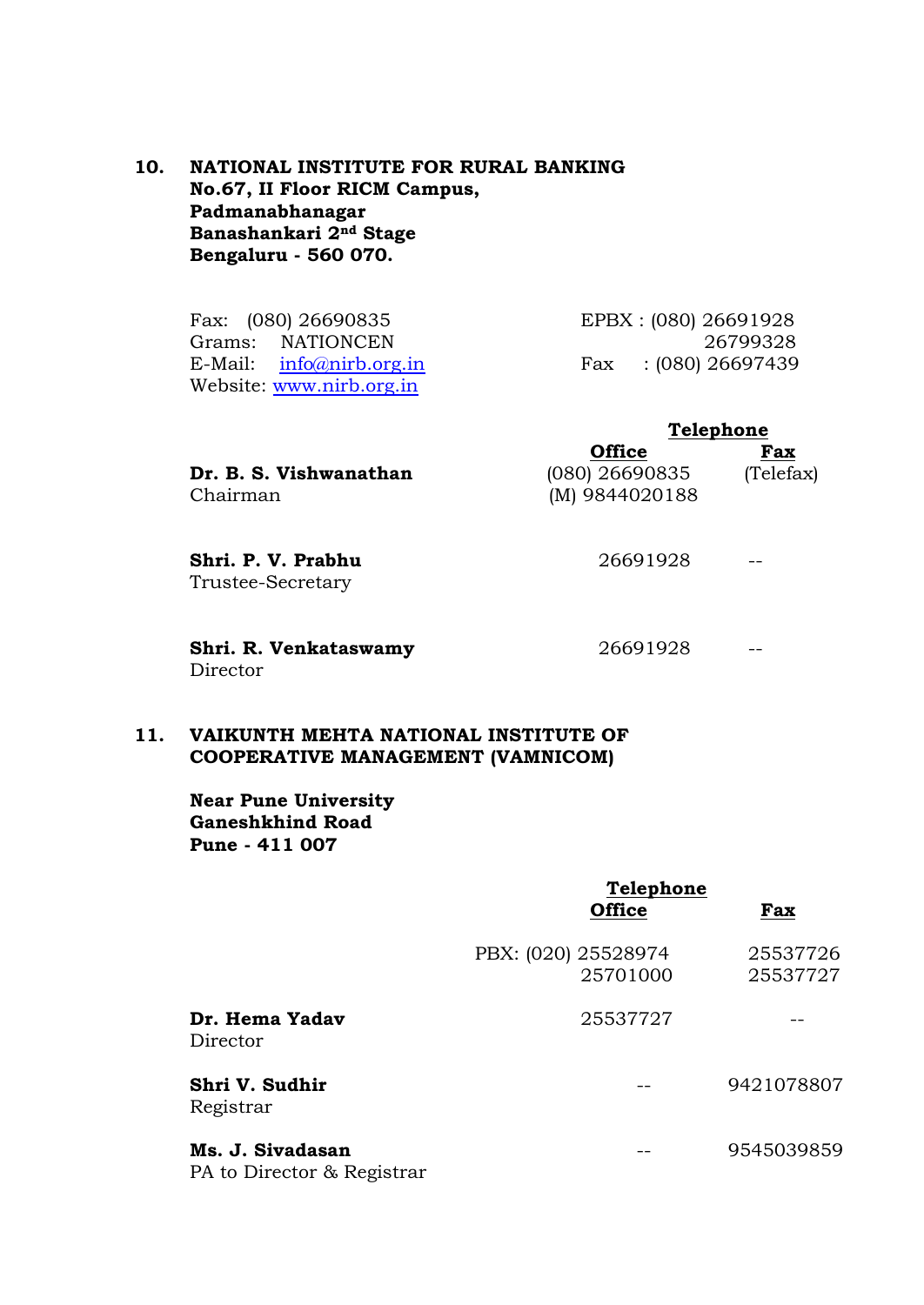#### **12. BANKERS INSTITUTE OF RURAL DEVELOPMENT (BIRD)**

**Sector 'H', LDA Colony Kanpur Road Lucknow - 226 012 (U.P.)**

**E-mail: [bird@nabard.org](mailto:bird@nabard.org)**

# **Telephone Office Fax**

| Shri Shankar A. Pande | $(0522)$ 2421954 2421006 (Direct) |         |
|-----------------------|-----------------------------------|---------|
| Director              | 2422172(Direct) 2421047           |         |
|                       |                                   | 2421176 |
|                       |                                   |         |

**Shri Mukesh Vats** (0522) 2421923 2421176 Joint Director 2421047

# **13. COLLEGE OF AGRICULTURAL BANKING (Reserve Bank of India) University Road Pune - 411 016.**

PBX: (020) 25538392 25538959 25538394

E-mail: [principalcab@rbi.org.in](mailto:principalcab@rbi.org.in) [cabacademic@rbi.org.in](mailto:cabacademic@rbi.org.in)

**Shri V.G. Sekar** 25537756 (Direct) --Chief General Manager & Principal

**Shri A.S. Pillai** -- -- General Manager & Vice-Principal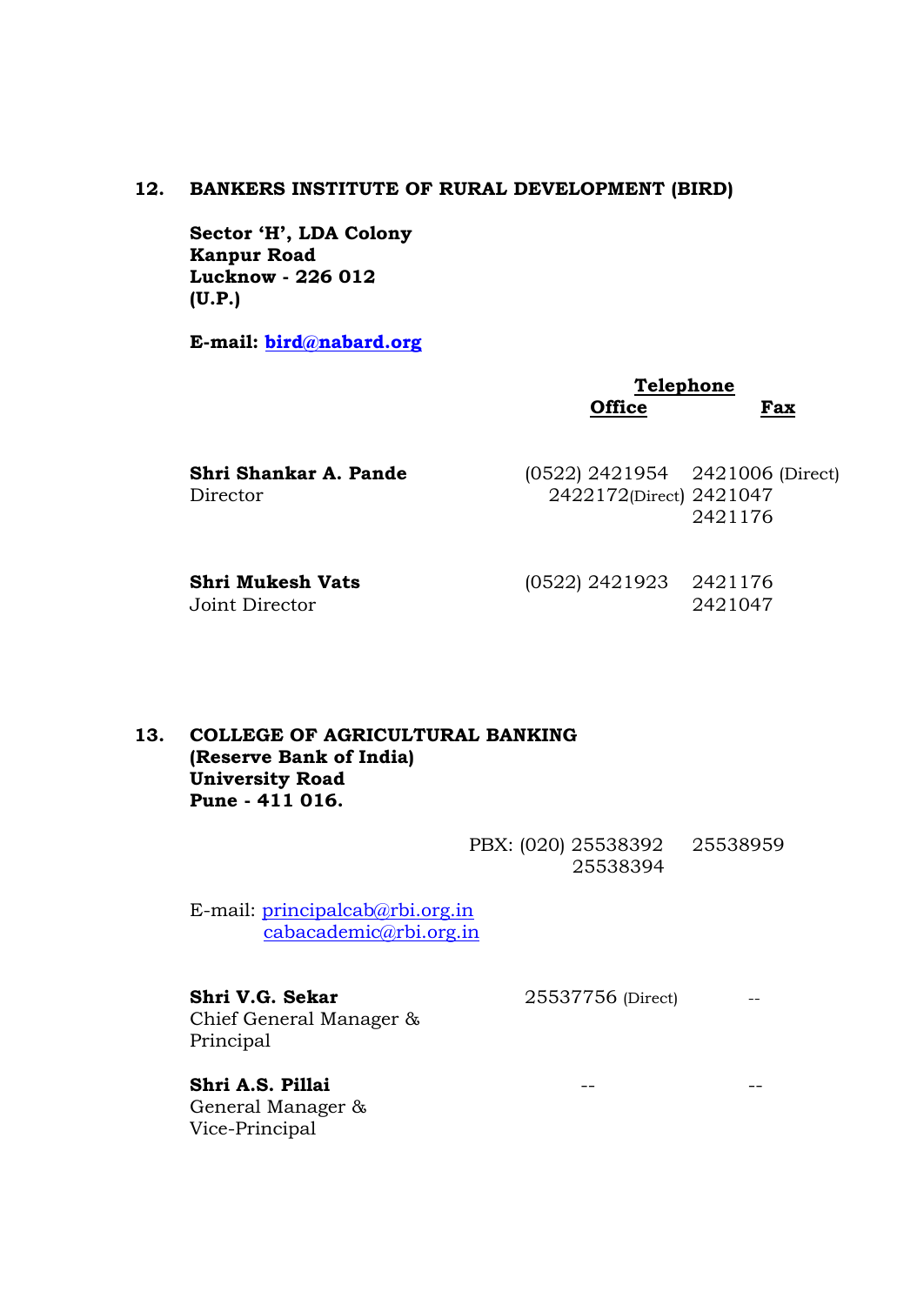#### **14. INDIAN FARMERS FERTILIZER COOP. LTD. (IFFCO)**

**IFFCO Sadan C-1, District Centre Saket Place New Delhi - 110 017**

Websit: [iffco.in](mailto:ho@nhb.org.in)

|                                               | Telephone     |                                                |
|-----------------------------------------------|---------------|------------------------------------------------|
|                                               | <b>Office</b> | Fax                                            |
|                                               | 26542625      | $(011)$ 42592626 $(011)$ 42592650/<br>42592659 |
| Shri B. S. Nakai<br>Chairman                  | 42592800      | 40593000                                       |
| Dr. U. S. Awasthi<br><b>Managing Director</b> | 42592601      | 42592659                                       |

# **15. KRISHAK BHARATI CO-OPERATIVE LTD. (KRIBHCO)**

**'A' Wing, 5th Floor A-10, Sector-1 KRIBHCO Bhawan Gautam Budh Nagar Noida - 201 301 (U.P.)**

**E-mail:** [webmaster@kribhco.net](mailto:webmaster@kribhco.net) **Website:** [www.kribhco.net](http://www.kribhco.net/)

#### **Telephone**

|                                                 | <b>Office</b>    | Fax<br>$(0120)$ 2534631 $(0120)$ 2537113 |  |
|-------------------------------------------------|------------------|------------------------------------------|--|
| Dr. Chandra Pal Singh Yadav<br>Chairman         | $(0120)$ 2537112 |                                          |  |
| Shri Rajan Chowdhry<br><b>Managing Director</b> | $(0120)$ 2537124 | 2537166                                  |  |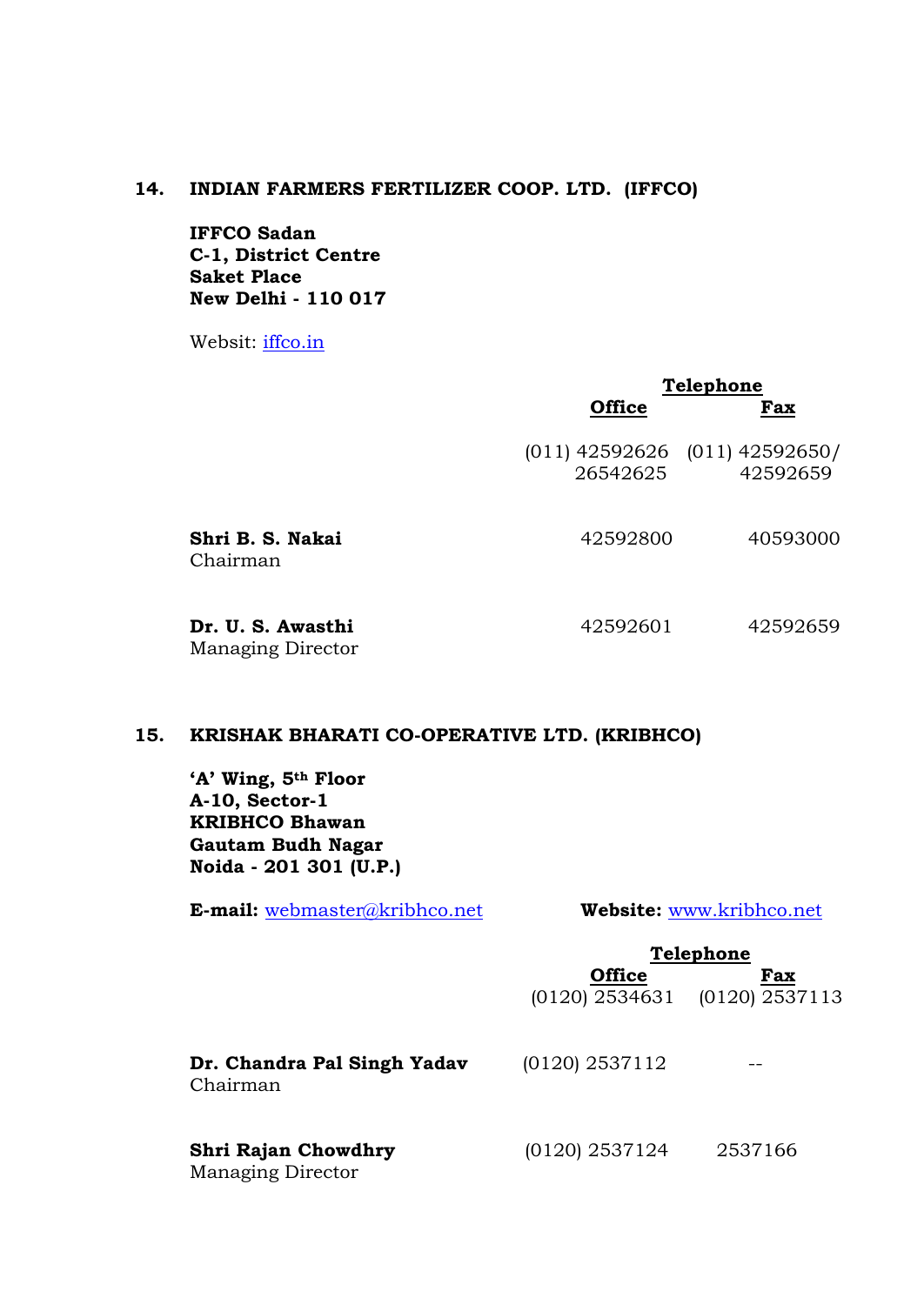## **16. NATIONAL AGRICULTURAL COOP. MARKETING FEDERATION OF INDIA (NAFED)**

**NAFED House 1, Sidhartha Enclave, Ring Road Ashram Chowk New Delhi - 110 014.**

|                                                            | <b>Telephone</b>                              |                 |
|------------------------------------------------------------|-----------------------------------------------|-----------------|
|                                                            | <b>Office</b><br>$(011)$ 26340019<br>26341810 | Fax<br>26340261 |
| Dr. Bijender Singh, Ex-MLA<br>Chairman                     | $(011)$ 26341807                              | 9810830255      |
| Shri Sanjeev Kumar Chadha, IFS<br><b>Managing Director</b> | $(011)$ 26344293                              | 26345095        |

# **17. NATIONAL COOPERATIVE CONSUMERS' FEDERATION OF INDIA LTD. (NCCFI)**

**NCCF of India Ltd. NCUI Complex 3, Siri Institutional Area August Kranti Marg, Hauz Khas New Delhi – 110 016**

**E-mail::** [nccf@rediffmail.com](mailto:nccf@rediffmail.com) [nccfactho@gmail.com](mailto:nccfactho@gmail.com)

**PBX:** (011) 41006852/41008679/49537637

|               | <b>Telephone</b> |              |
|---------------|------------------|--------------|
| <b>Office</b> |                  | Resd./Mobile |

**Hon'ble Indermeet Kaur (Retd. Justice)** (011) 49096375 -- Chairperson

# **Shri Manoj Kumar Semwal (IRSEE)** -- --

Managing Director